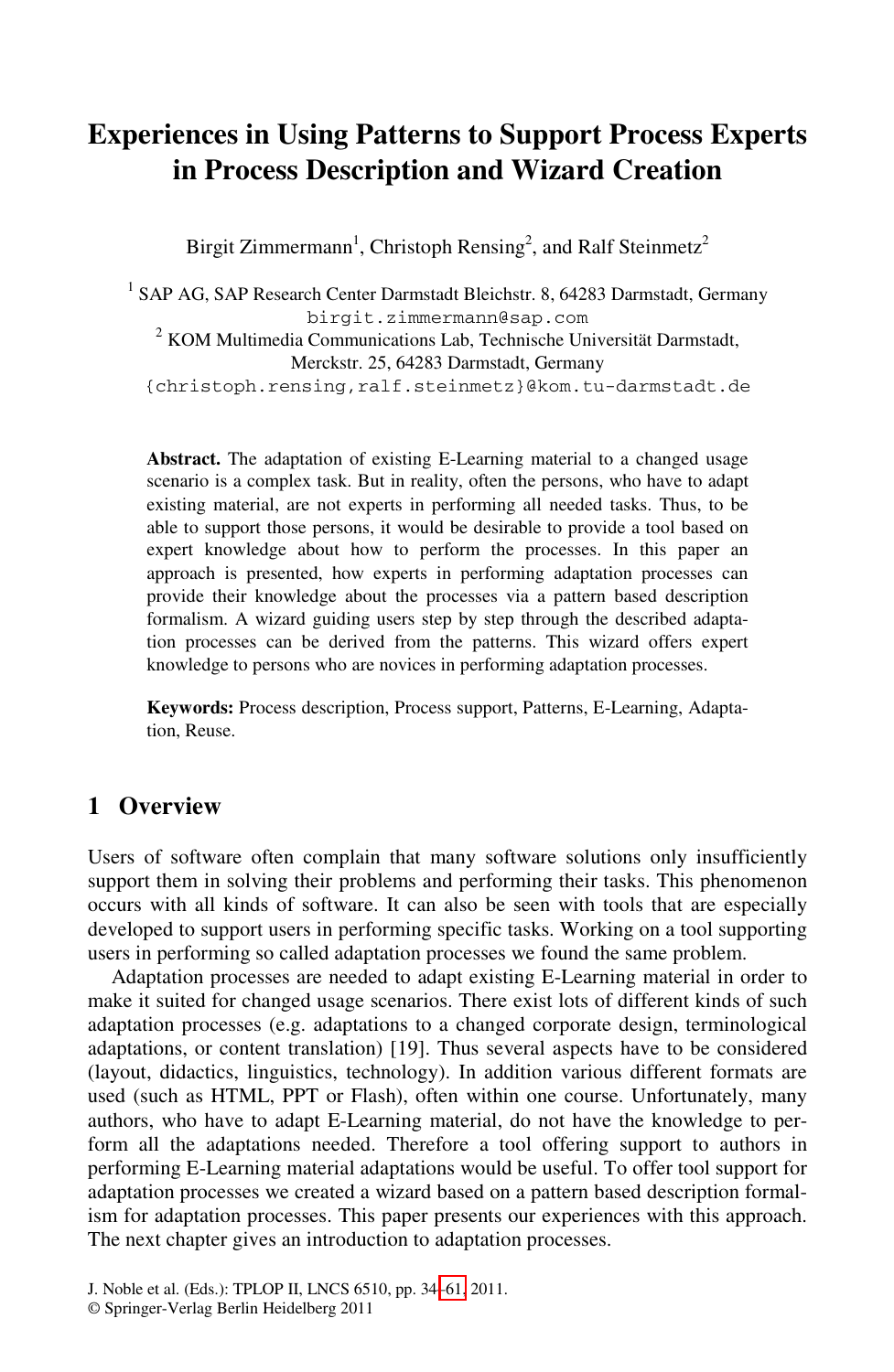## **2 An Introduction to the Example Scenario: Adaptation Processes**

Creating high-quality E-Learning material is a time and cost consuming task. Reusing existing material could reduce these costs. But often a one-to-one reuse of the existing material is not possible, as the new scenario of usage differs to a certain degree from the original usage scenario. Therefore, to achieve a high quality, it is necessary to adapt the existing material to the new usage scenario. There exist a lot of different adaptations. [19, 20] give an overview of those adaptations.

The processes needed to perform the adaptations are structured hierarchically: A process is performed by executing several process steps. These process steps can consist of smaller process steps or of atomic operations that cannot be split up into smaller units (see figure 1).



**Fig. 1.** Process hierarchy

Let us have a look at one example process: The adaptation of E-Learning material to a changed (corporate) design consists of several process steps like exchanging logos and images that do not fit, or changing fonts, backgrounds, colors, etc. The process step "exchanging images" consists of several atomic operations like identifying all used images, testing for each image, if it fits to the requirements, finding images that have to be used instead of non-fitting images etc.

Some of the adaptations are quite complex. Translating text in a text box, for example, can change the length of the text. Then it has to be decided if the text box has to be enlarged, or if the text has to be shortened, or if this fact does not matter. Someone, who is not working as a translator, might not be aware of all these possibilities.

In addition, in many cases it is necessary to perform several adaptations in order to achieve a good result. When a course that has been produced for one company has to be reused in another company, the layout has to fit the new corporate design. In addition it is often also needed to change the terminology, in order to adapt it to the terminology of the new company.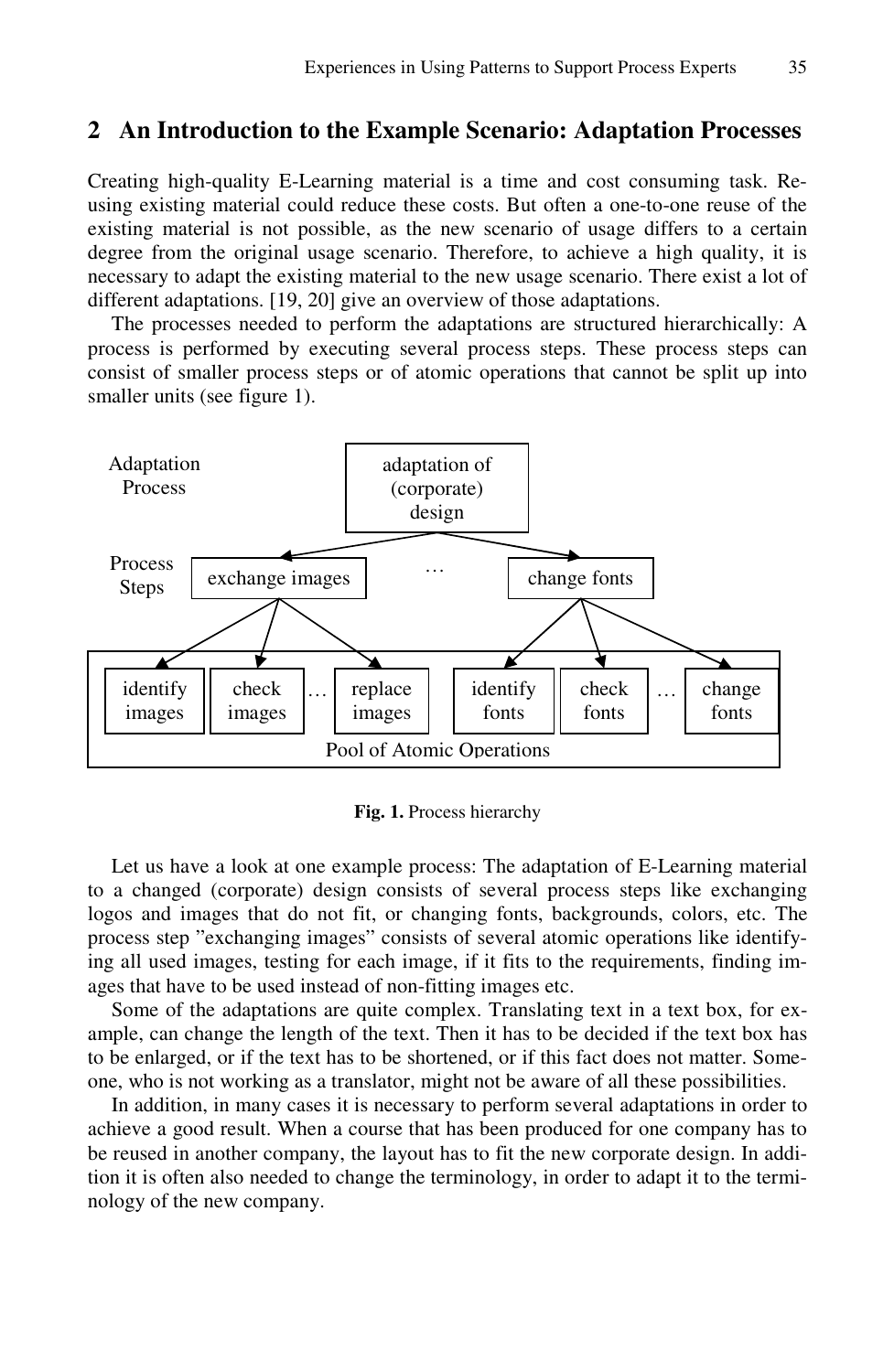But in reality, often the persons, who have to adapt the material, are not experts in performing all needed tasks. Mostly they only have a certain basic knowledge of how to perform the adaptation processes. This means that compared to Dreyfus' model of skills [3] they are novices in performing adaptation processes. But with the help of a tool that is based on the knowledge of persons from the expert level it is possible that the novices are supported in performing adaptation processes in such a way that they are enabled to achieve results that a user from a higher skill level would achieve. To develop such a tool support was our goal within the Content Sharing Project (http://www.contentsharing.com).

To be able to offer support for adaptation processes it was necessary to find out how the adaptation processes have to be performed and how a useful tool support could look like. Therefore we carried out a survey of persons being experts in performing the processes needed to adapt existing E-Learning material in order to make it suited for changed usage scenarios [19]. These persons perform adaptation processes very often. Therefore they can offer a detailed description of how to perform the processes.

Many of the adaptation process experts mentioned that existing tools are not well suited to support users in performing the adaptation processes. Especially novice users are often not able to use these tools. The main reason for this problem is that the tools often do not represent the processes themselves. They are based on the software designers understanding of the processes [10]. But in many cases this understanding differs from the processes as they are performed and understood by the process experts [12]. Thus we decided to look for a possibility that allows adaptation process experts to be involved more directly in the development of a tool offering support for adaptation processes.

# **3 Problem: How to Enable Process Experts to Describe Adaptation Processes?**

Traditional software development often starts with analysis activities in order to collect information about how processes are performed. The requirements from user side as well as from system side are collected. Based on these requirements, models of the processes are developed and implemented [13]. The exact proceeding can deviate depending on the underlying project structure (e.g. software development according to v-model, spiral models, extreme programming, rational unified process etc.).

But this proceeding often leads to problems caused by misunderstandings between process experts and software designers and developers [12]. To make things worse, it is often not possible for process experts to control if the models really describe their processes, as they do not have knowledge of common modelling formalisms like UML or ARIS. According to Siau et al. [17] UML is too complex in many cases and its constructs are ambiguous. The same holds for ARIS [14].

Someone, who for example is working as a translator (an adaptation that occurs very often), is a process expert for translation. Normally this person is not simultaneously an experienced software developer or designer. Therefore most translators are not able to deal with common modelling formalisms as UML, ARIS or BPMN [1], as they do not need these methods in their daily work. The same holds for many other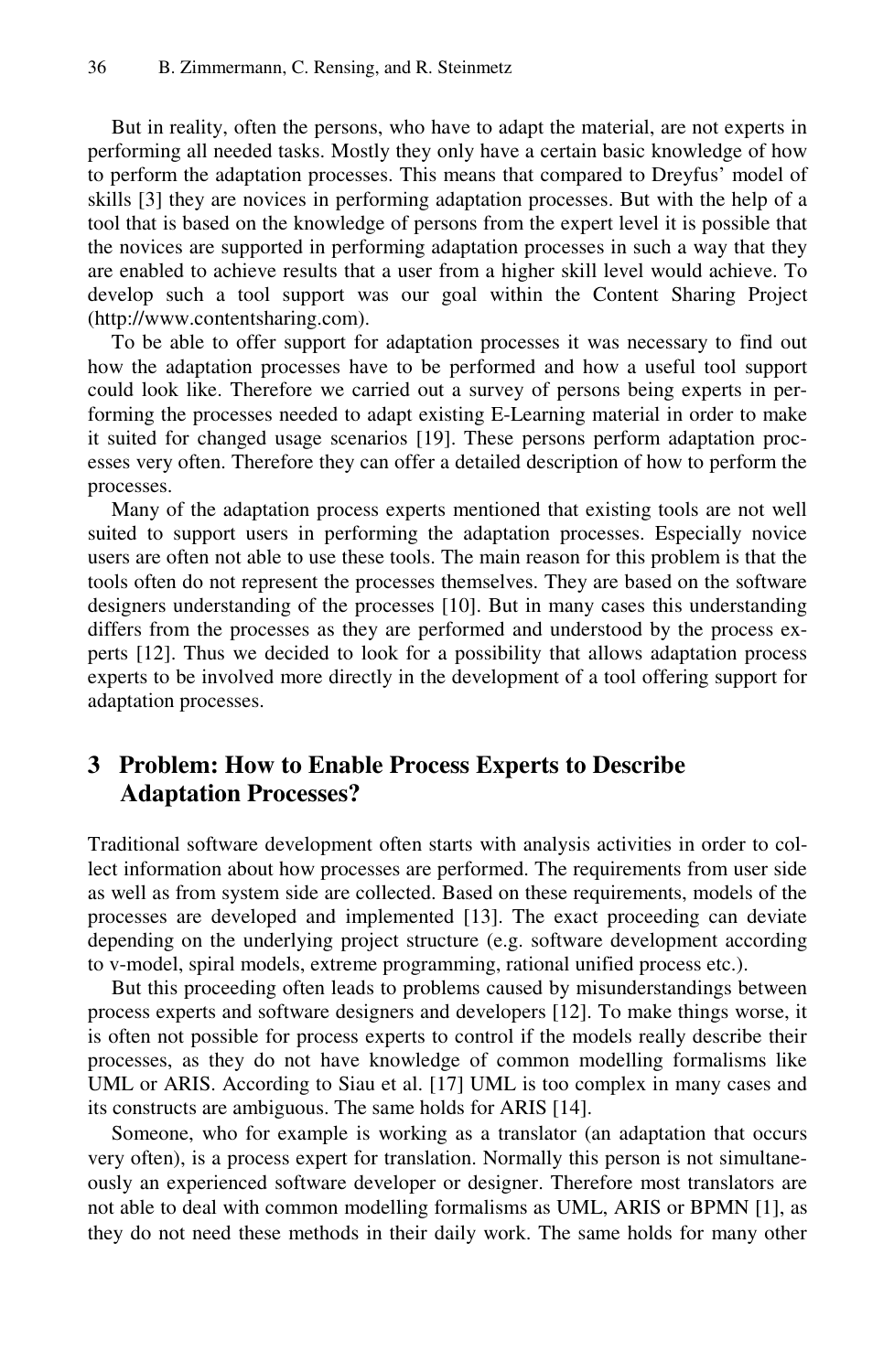adaptation processes: Mostly persons have expertise in the processes they deal with in their daily work. Thus they are able to give a detailed description of how they perform these processes. But many of these persons have never learned to describe their processes with common modelling formalisms.

Thus, in order to integrate adaptation process experts more closely into the development of a tool supporting the adaptation of existing E-Learning material, it would be desirable to facilitate adaptation process experts to describe their process knowledge in a way that is easy to understand and that does not require extensive training. This knowledge should be used for software creation. To be able to solve this problem it was necessary to find a possibility that fulfils the following requirements:

- − In order to enable the process experts to describe adaptation processes on their own, the process description formalism has to be easy to understand and easy to learn.
- − In order to be able to get an understanding of a possible tool support a prototypic support tool should be created based on the process descriptions provided by the process experts. This prototype should give process experts a possibility to find out if a given process description is correctly reflected in the prototype and if a tool based on the prototype would support the described adaptation process in the desired way.
- − At the same time it has to be considered that the description formalism has to be structured in such a way that on one hand it is possible to create the prototype mentioned above based on the description in a way that does not require development skills. On the other hand, the prototype has to solve as a basis for further development. This means that the prototype as well as the process description have to contain all information needed to create a prototype and to allow a developer to implement a computer program by enhancing the prototype.

For the adaptation process expert it is important that the description formalism can be used without extensive training. For the developer it is important that the description formalism allows using familiar software development proceedings and tools as far as possible. We wanted to find an approach that meets both requirements. This approach should be used to enhance the software development processes existing by now. It was not intended to replace those processes.

# **4 Solution: Pattern Based Wizard Creation**

#### **4.1 Using Patterns to Describe Adaptation Processes**

As described before it was our aim to find an approach to integrate the adaptation experts more directly into the creation of a tool that supports novices in executing adaptation processes. Such a tool should be based on process descriptions provided by process experts. In order to be manageable by adaptation process experts, the formalism, used to write down the process descriptions, has to satisfy a number of requirements: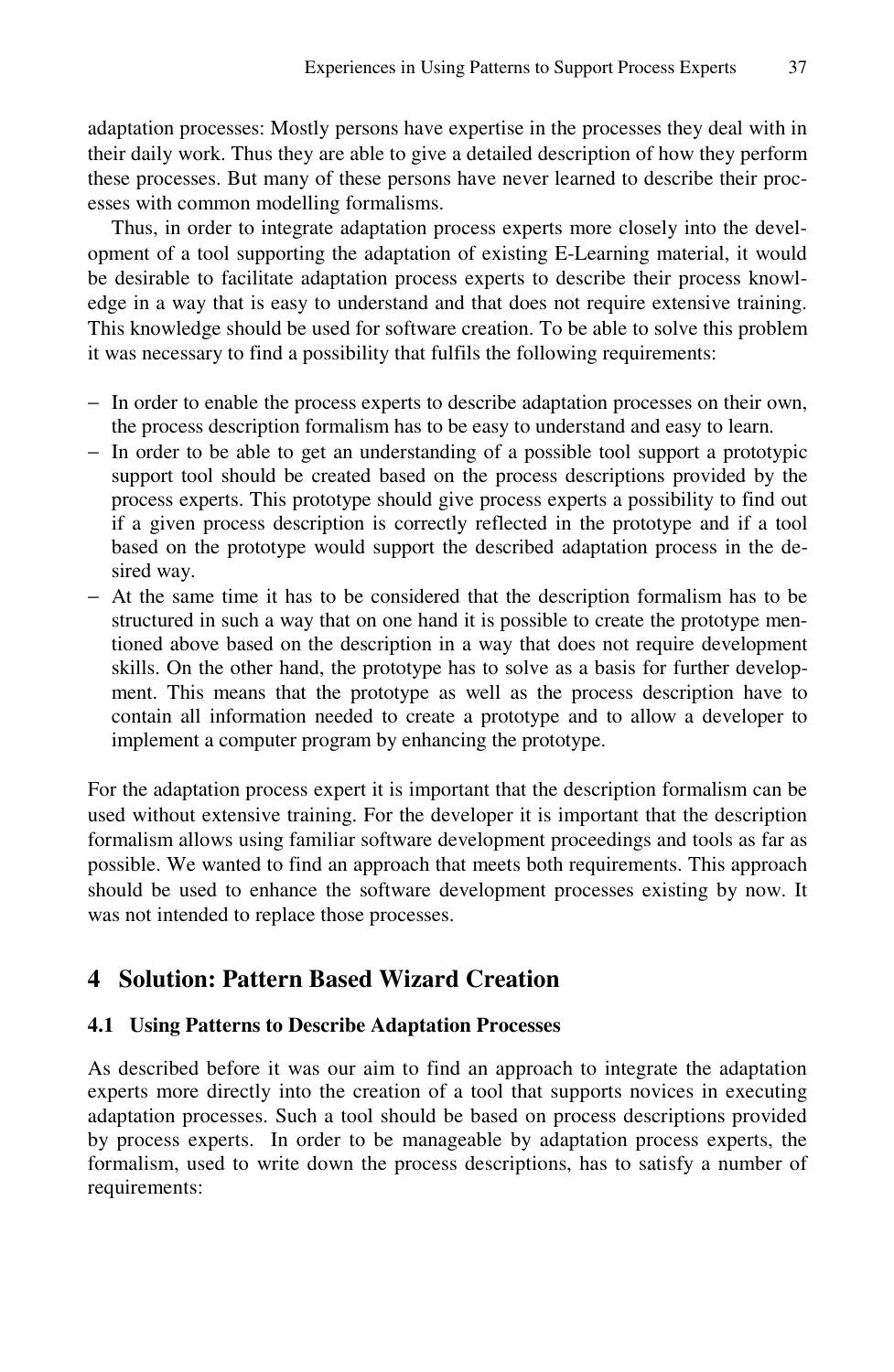- − The description formalism must be easy to understand without specific previous knowledge, as most process experts are not familiar with common methods used in software development to describe processes.
- − The process descriptions have to enable persons, who are not adaptation process experts, to perform the adaptation processes in a satisfying way.
- − Based on the process descriptions a prototype should be created that serves as a basis for further development. Thus, software designers as well as software developers should be able to use the descriptions as basis for developing software programs in a way they are used to.

As stated before, classical software development often leads to misunderstandings between process experts and software designers and developers. Thus we decided to offer a prototype as a common basis for communication between those parties. In order to make sure that the prototype reflects the process experts' understanding of the processes we were searching for a possibility that allows process experts to develop a prototype on their own that is based on their process descriptions. This leads to some additional requirements for the process description formalism for adaptation processes:

- − The description of an adaptation process has to contain all information needed to create a prototype.
- − As the prototype creation should be done in an automated way (compare next section), the process description must be stored in a form that makes automated prototype creation possible.

We decided to use patterns to capture the process knowledge of adaptation experts and to store these patterns in an XML format. Patterns document proven solutions to recurring problems; they describe best practices [7]. Patterns are noted in natural language. Hence they are easy to understand for the persons of whom knowledge is collected with the patterns [6].

Patterns offer a regular form and they can have a structured, fixed notation. They can be stored in an XML format like the Pattern Language Markup Language (PLML) [11]. (PLML is an XML DTD, which originally was thought of as a common standard for HCI patterns). XML is very flexible. It offers the possibility to be used for several different areas of application. For example, XML can be rendered to HTML or other formats, e.g. by using XSLT. In this way it is readable for a non IT person. At the same time it is very structured and thus machine readable. Besides it can be imported to established UML modelling tools by using XML Metadata Interchange (XMI).

Patterns are written down in natural language. Therefore pattern based process descriptions are easy to understand for adaptation process experts. In addition software designers as well as developers will find their familiar views on pattern based process descriptions stored in XML, because of the flexibility of XML.

But most process experts are not able to generate XML files. Therefore we developed a two-stage proceeding for the creation of process descriptions: First the knowledge of process experts had to be captured in an easy to understand, pattern based format. In a second step this format had to be mapped to a formal XML representation allowing to generate a prototype based on the given information.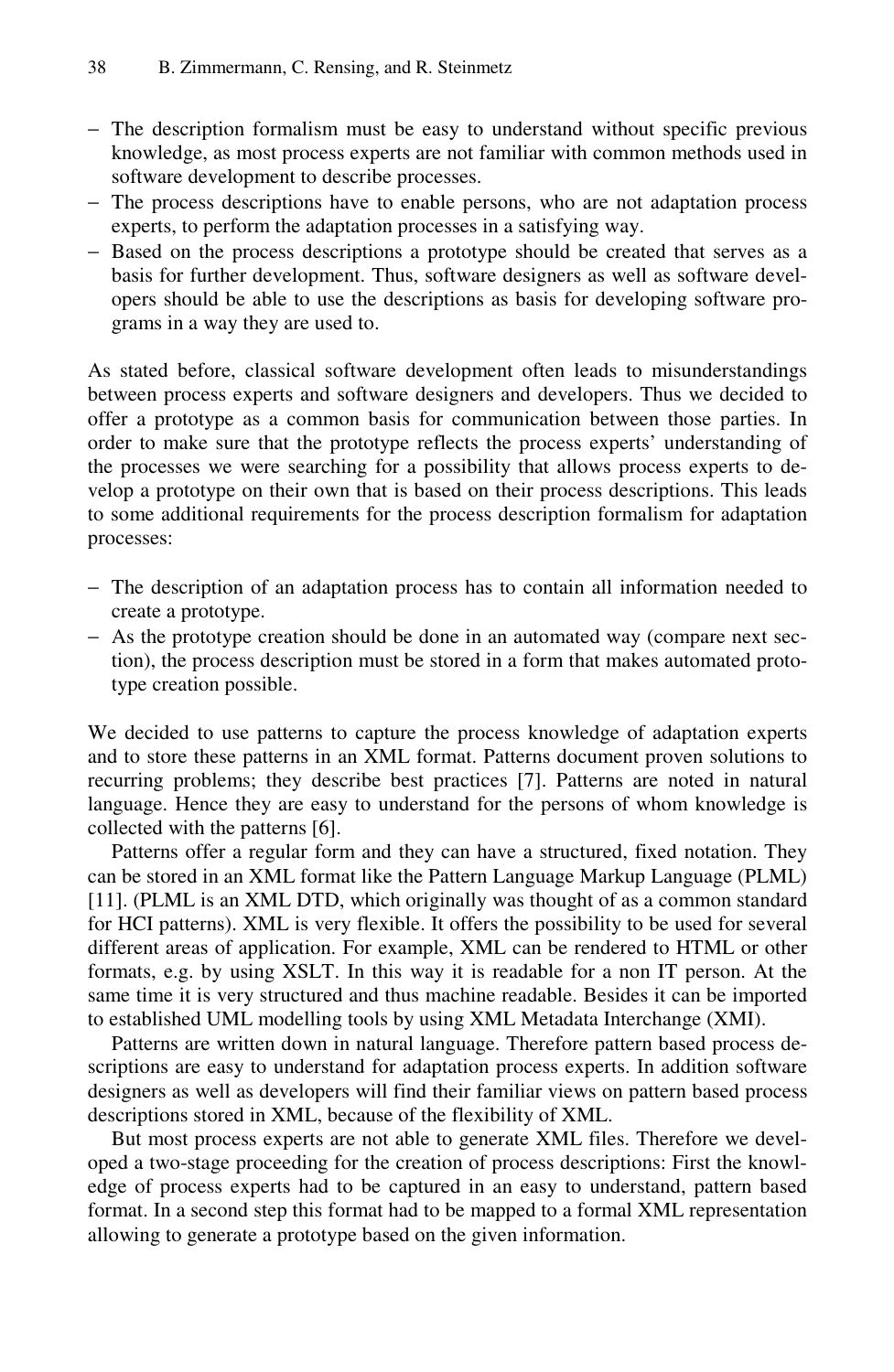Note that patterns are not processes: In our approach we used patterns to describe how a certain process that solves a recurring problem can be performed. Thus, these patterns describe (parts of) processes needed to adapt existing E-Learning material on a high level. They contain important information about how to proceed. Especially they contain a section naming all needed process steps. Some other pattern formats also include sections describing concrete steps in detail. But as process steps are sometimes needed in several processes, we name the steps and  $-$  if needed  $-$  their order within a pattern. But we separate their concrete description from the patterns. We added a second kind of descriptions for the process steps, which we called how-to guides. These how-to guides explain in detail, what has to be done, to perform each process step and which smaller process steps or atomic operations are needed during the execution of a process step. Compared to the patterns describing the whole process the how-to guides are much more detailed.

Atomic operations are process steps, which cannot be split up into smaller units. Most atomic operations are used in several process steps. Therefore we also have separately written down instructions for all atomic operations needed in the process steps.

#### **4.2 Wizards for Process Support**

Wizards are a common solution in computer science, to offer users without expert knowledge a step by step guidance through processes. According to [5] wizards can be used, if novices have to perform a complex task composed of several steps. The novices know which goals they want to reach, but they do not necessarily know which steps they have to perform to reach the goal. A wizard helps them in reaching their goals.

Wizards are easy to use even for users, who are not familiar with the processes supported by the wizard. Adaptation processes often have to be carried out by persons who are not experts in performing these processes. Therefore they need detailed step by step guidance through the adaptation processes. Thus we decided to develop a wizard as a supporting tool for this kind of processes.

As stated before, it was our aim to enable the process experts to be involved more directly into the software creation process in order to achieve software that is based on their knowledge. Thus we were searching for a possibility allowing the process experts to prove the outcome of their process descriptions. But adaptation process experts often have no knowledge of common modelling formalisms. And we did not want them to be forced to learn common modelling formalisms or programming techniques. We therefore decided to develop a method that allows process experts to generate a prototypic wizard, which is based on the process descriptions written by the process experts. With the prototype it can be checked, whether the underlying process descriptions really describe how the processes are performed. As most of the experts in performing adaptation processes do not have the knowledge to develop such a wizard, the wizard development method should be easy to use for persons without programming experience. Therefore we wanted an automated wizard generation that does not require expertise in software development. To be manageable for process experts and to be a useful basis for further development, the wizard as well as its generation have to meet certain requirements: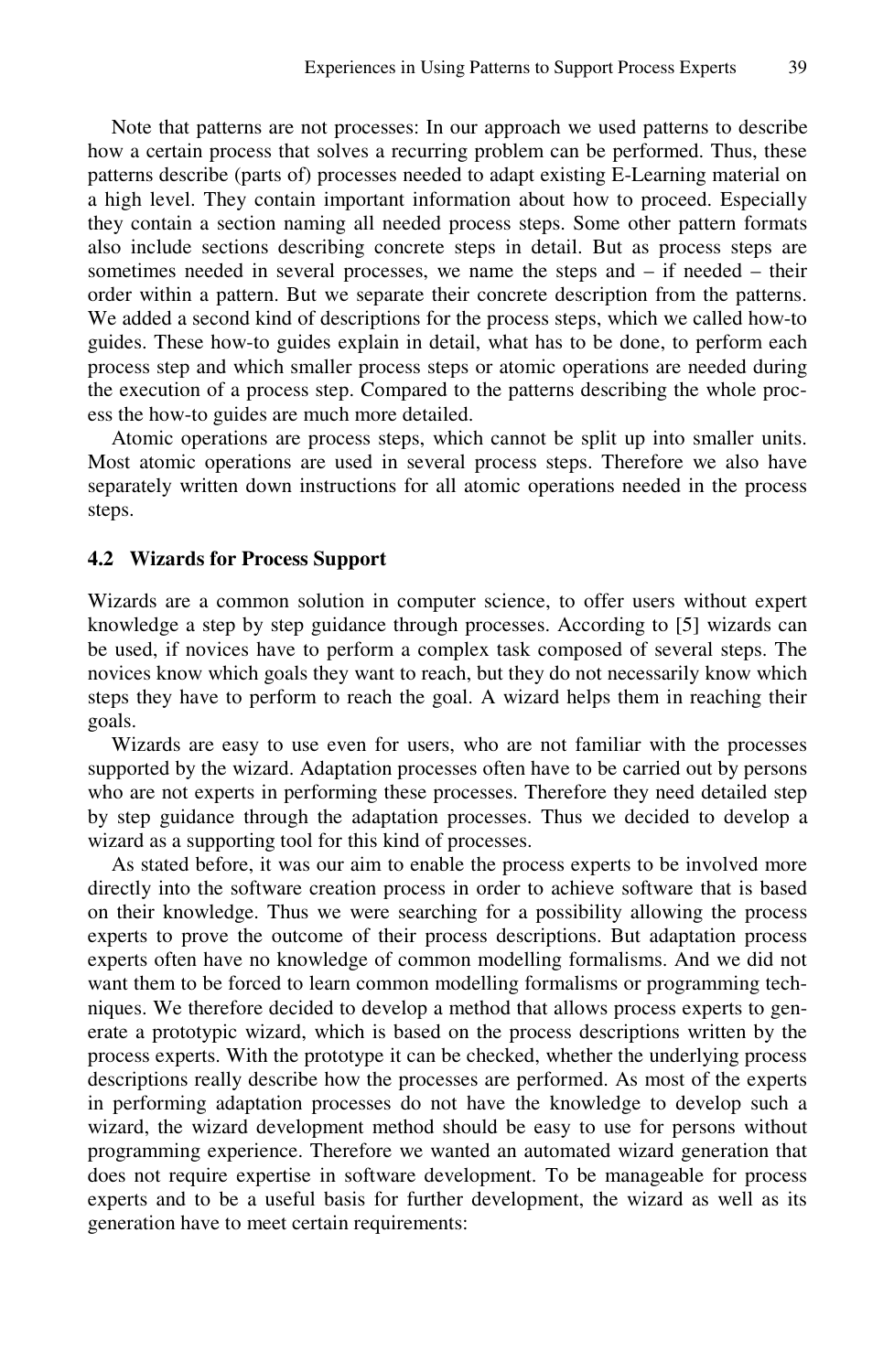- − The wizard should be based on the process descriptions written down in the pattern based notation formalism (described in section 4.1), as they contain all information needed to carry out the processes.
- − To be able to offer process guidance for novices the wizard has to describe, how to perform the adaptation processes step by step.
- − The generation of the wizard should be done in an automated way that can be managed by the adaptation process expert.
- − The generation has to be done quickly, as the process experts might perform the following circle several times: write process description - create prototypic wizard - check wizard - if the wizard does not fully meet the expectations: adapt process description - generate revised wizard - etc.
- − The generated prototypic wizard should be extendable by automated functionalities. Thus a developer could create a supporting tool for adaptation processes based on the wizard generated by the adaptation process experts.

We developed a wizard generation tool that meets these requirements. The tool is described in section 6.

### **4.3 Implementation**

In this section we give an introduction of the implementation of our approach. Section 5, 6, and 7 offer a detailed description.

As stated in section 4.1, the patterns, process step descriptions and atomic operations descriptions contain the knowledge of the adaptation process experts. To be able to create a prototypic wizard out of these process descriptions we needed a structured, machine readable representation of this information. Because of its flexibility we have chosen an XML notation (adapted from PLML) to store the patterns describing the adaptation processes (compare section 4.1). We also used XML to store the process step descriptions and the atomic step descriptions.

But most process experts have no or only limited knowledge of XML. Because of this we developed a process description input tool (PIT), which supports users in writing down pattern like process descriptions and saving them as XML files. PIT stores the descriptions given by the process experts in two files: one file containing all textual information about the process and a second file containing a graph representation of the structure of the process. This proceeding corresponds to the two-stage proceeding for the creation of process descriptions mentioned before (section 4.1):

- 1. In a first step PIT allows to capture the process knowledge in an easy to understand format. This is done with a pattern based description formalism. The pattern based process descriptions can be created with the help of the tool PIT.
- 2. In a second step PIT maps the format to a formal XML representation that allows to generate a prototypic wizard based on the information provided in the process description.

As described in section 4.2, a prototypic wizard, generated based on the process descriptions, can offer process experts the possibility to check if an adaptation process is reflected correctly. For this purpose we developed the wizard generation tool (WGT).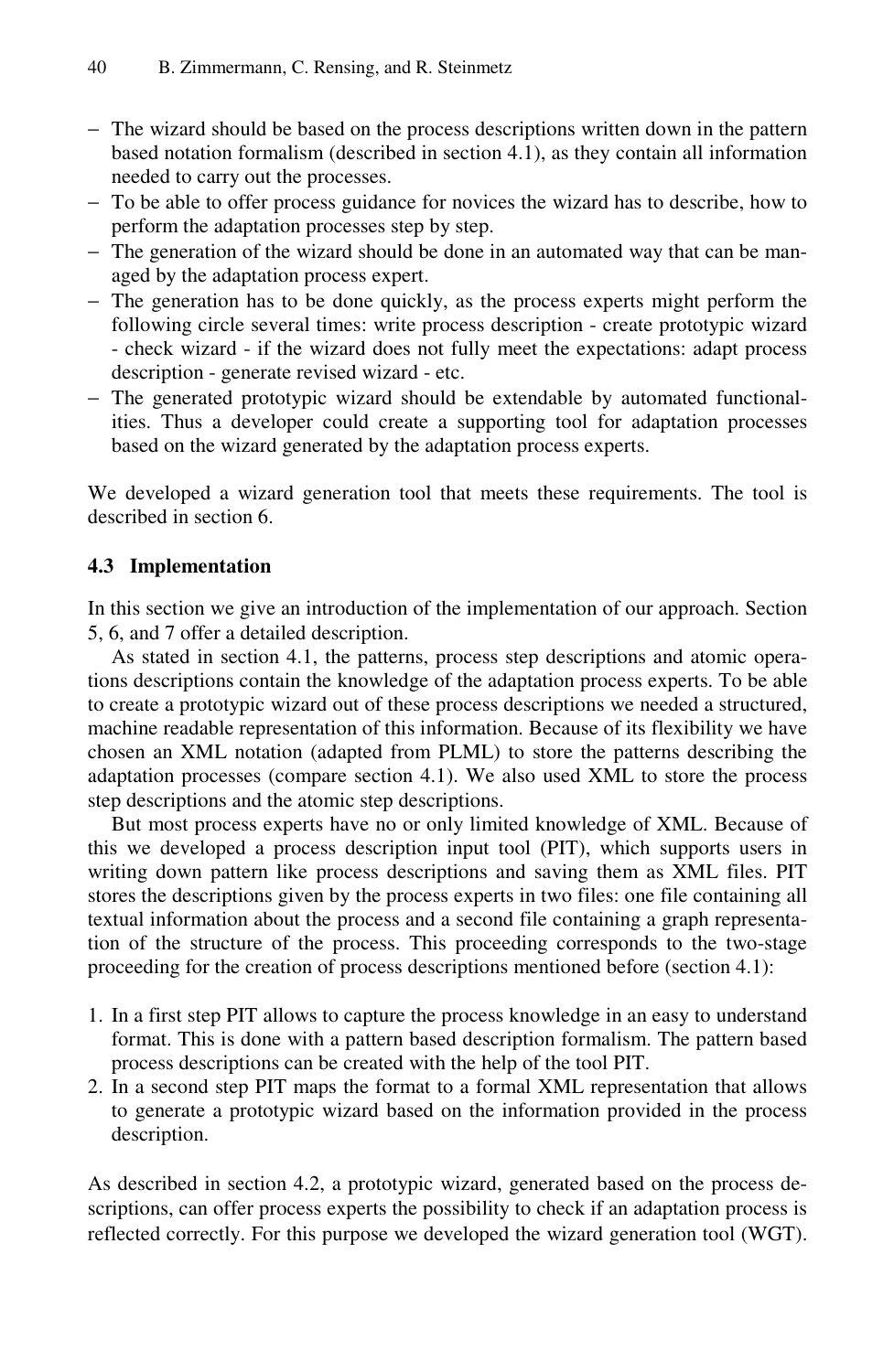WGT takes the XML files as input. It then generates a wizard by interpreting the data provided by PIT. The generated wizard represents a first prototype of a process support wizard. It can be taken as a common ground for communication between IT experts and process experts. In addition it can serve as a starting point for further development done by experienced software developers.

Thus the pattern-based wizard generation approach proposed in this paper is based on a three-step proceeding:

- 1. Writing pattern like process descriptions and store them in XML
- 2. Automated wizard generation
- 3. Extension of prototypic wizard

Each of these steps is explained in detail in the next sections.

## **5 Step 1: Writing Process Descriptions**

In the first step the process expert has to create a pattern like process description. For each process one pattern is created that describes the process in general: What problem is solved by the process? Which things have to be kept in mind? If a process is more complicated and contains several sub-processes, it is possible to create patterns for the sub-processes and to link them to the super process. (This is realized via a specific type of related patterns.)

The patterns describe the process on a high level, as they explain how the process helps to solve a certain problem. But to perform the process one has to know which process steps and atomic operations have to be performed and how this has to be done. Thus, in addition to the high level process description, the process step descriptions and the descriptions of the atomic operations have to be created.

To support process experts in creating process descriptions in the needed format the process description input tool (PIT) has been created. PIT is a Java application developed under Eclipse. It offers an input form helping process experts to describe processes in the required pattern based notation formalism.

Figure 10 in the appendix presents a part of PIT's input form for process descriptions. One can see that the process description contains common pattern elements like intent, context, or problem statement. These elements provide a reason why a process can be applied, why a certain context has to be fulfilled to be able to perform the process etc. Thus they are useful for other persons who might want to perform the described process. All this information is very valuable to all persons, who have to decide, which process helps them in solving a specific problem, and who are not process experts.

As shown in figure 10, mandatory input fields are marked with an asterisk. We have chosen these elements as mandatory as they are most important to other persons in order to understand why and how a process has to be performed. Mandatory elements are: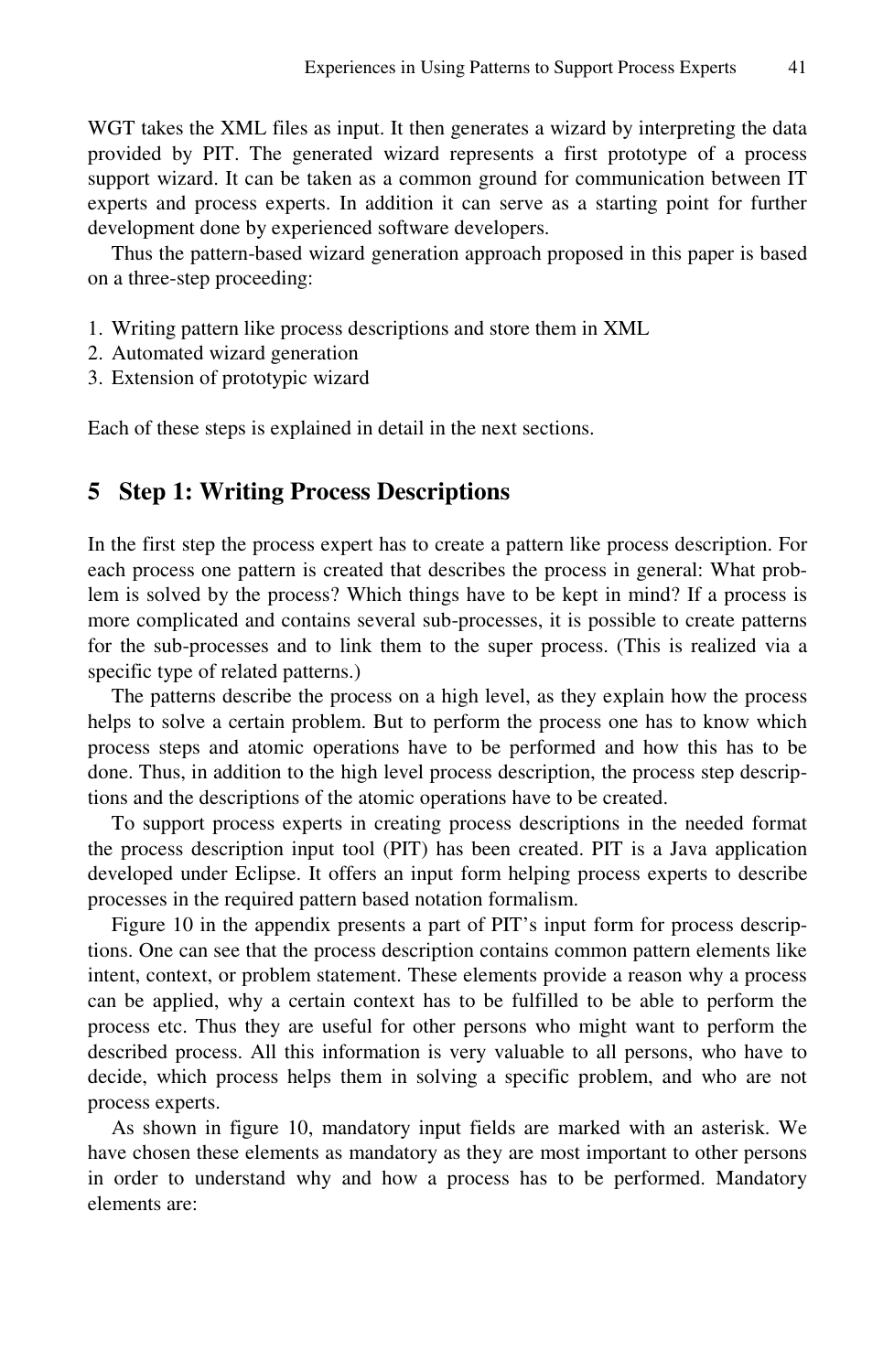- − The **pattern ID** is a unique ID used to address the pattern. It is created automatically.
- − The **name** provides a first, rough idea what the pattern is about.
- − The **problem** section describes the situation addressed by the pattern.
- − The **solution** explains to the user, how the problem can be solved.
- − The **process steps** list all steps needed to execute the solution.
- − The **consequences** help other persons, to decide if they want to apply a pattern or not, depending on if the positive consequences are more important than the negative ones.

The non mandatory elements are needed, if a process expert wants to write a pattern, but they are not necessary, to offer a useful process description:

- − The process expert has a certain **confidence** in the process description. (As we talk about process experts the confidence should be high.)
- − The **intent** gives a short overview, what a pattern is about.
- − The **context** describes the situation, where the pattern can occur.
- − The process expert can give an **example** of a successful application of the pattern.
- − The **forces** describe the sometimes contradicting trade-offs that must be considered when performing the process.
- − **Known uses** describe situations, where the pattern has been applied successfully.
- − **Related patterns** can exist, but it might be that there are no related patterns.

Note that the process descriptions we have collected for adaptation processes meet the quality criteria of being patterns (like being general, having at least three know uses, etc.). But the process descriptions written down by process experts need not to be patterns. If a process expert creates a process description with PIT, PIT ensures that all information needed to generate a prototypic wizard is given. But PIT does not check if the process description is a pattern. But also process descriptions that are no patterns offer valuable information and a good basis for wizard creation.

When the process expert stores a process description, the given information is stored in XML files. The XML files contain in one file the textual description of the process and in a separate file the graph representation defining the process flow and all its dependencies and preconditions. In the appendix a DTD of the XML file containing the process information can be found. Many of the elements of this DTD are taken from PLML [11]. The PLML v1.1 DTD contains some additional elements that have not been taken into account here: alias, synopsis, diagram, rationale, literature, pattern-link and management. The patterns taken as a starting point for this work do not need these elements.

But our patterns contain some elements that have a slightly different meaning compared to PLML. The PLML element illustration is called example\_illustration, as to our understanding, this better explains what is meant by this element. To be able to better differentiate the example as used in PLML from the example\_illustration we call it example\_explanation. What is referenced as an implementation in PLML is called process\_steps in our DTD. The related\_patterns already contain a link to the pattern they are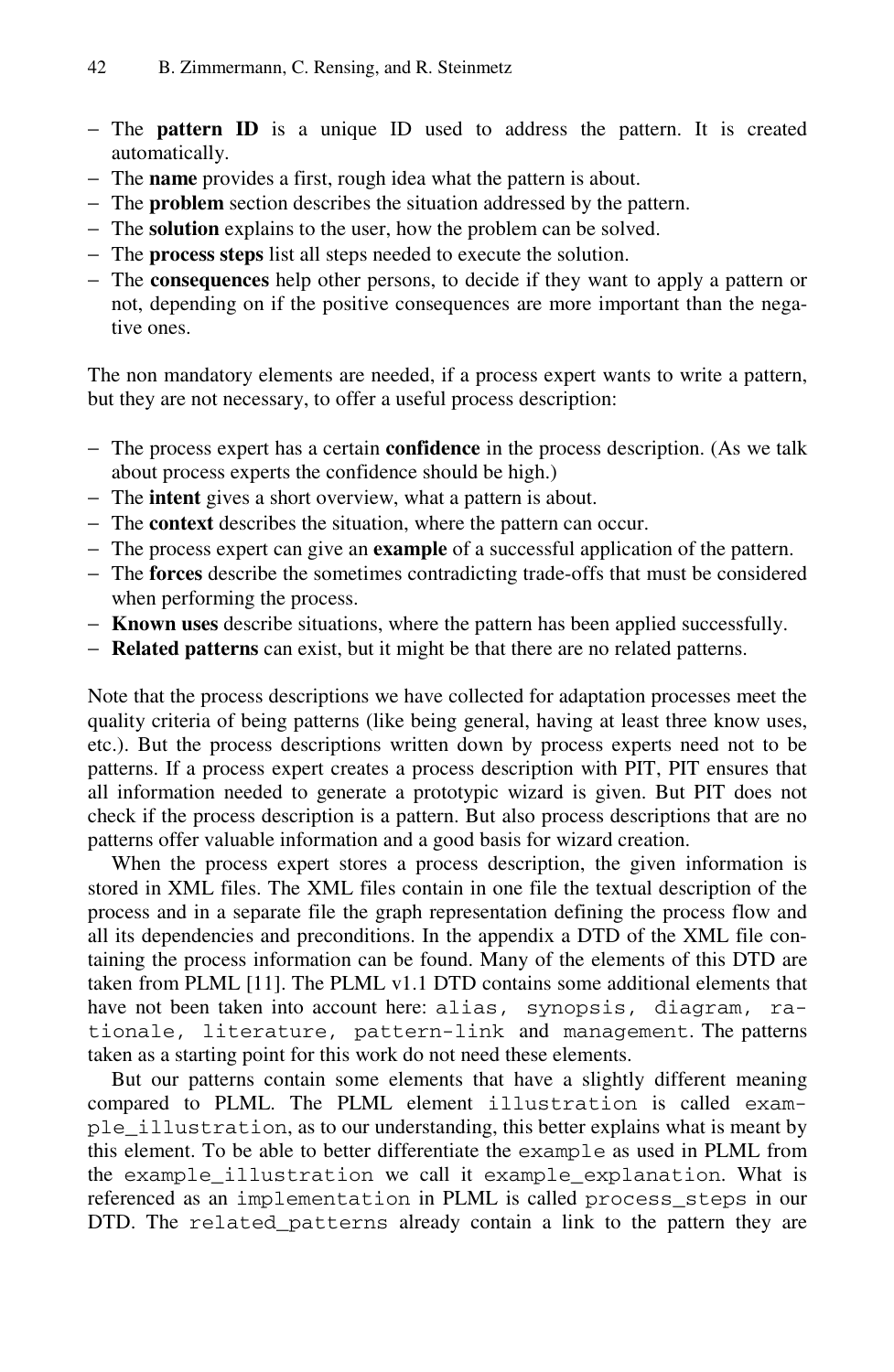related to. Therefore our related\_patterns are a kind of a combination between related-patterns and pattern-link in PLML.

The following elements that are used in our DTD are not mentioned in PLML, but they are necessary in our approach:

- − intent: The intent explains what the pattern aims for.
- − known\_uses: The known uses are part of the example-section in PLML. In our patterns the example only contains one known-use. Other known uses can be added by using this element.
- − consequences: The consequences occur when the pattern has been applied. Positive and negative consequences can occur. As for a reader of a pattern it is very important to know, what will happen when applying the pattern, we added this section.

#### **5.1 Defining Process Steps and Atomic Operations**

The steps of a process, their interdependencies, and the preconditions for the execution of each step constitute the process. Thus process steps are essential for the execution of a process. Also branching ("if step A leads to result A' then perform step B else perform step C") and cycles ("repeat step A until condition B is fulfilled") within the process flow are of importance. Hence PIT provides a special wizard to define the process steps. This wizard allows a fine granular specification of the process flow without requiring special knowledge of process modelling. It is started by pressing a button to add a step to the process description.

With this wizard users can define for each step, if the execution of a step is mandatory or optional, or if certain preconditions have to be fulfilled, before the step can be executed, or if there are dependencies on other steps. Branches are embodied by a special kind of precondition: If the precondition leads to one result, one step is executed, if it leads to another result, another step is executed. Cycles are defined by specifying a step that is the starting point for the cycle and another one, which is the end point. In addition a termination condition has to be defined. This is again modelled by a special kind of a precondition.

Figure 2 shows the screen used to define a step that has to be performed, if other steps have been performed before. Another part of the wizard helps users to define preconditions and a third one allows to model cycles. In addition an input form exists, used to describe how a process step has to be performed. The description of process steps is also stored in the process description file.

Compared to the pattern based description of a whole process, the process step description is very short: It contains the name of the process step, a detailed description of how to perform the process step and a listing of all smaller process steps and atomic operations needed when performing the process step. Sometimes a process step is as complex that it can be regarded as a complete process on its own. Then it is possible to create a process description for this step. This description can be added to the process step description via a special link. In the wizard this is presented as a link to an additional page containing the complex description. Users of the wizard can then read this additional information.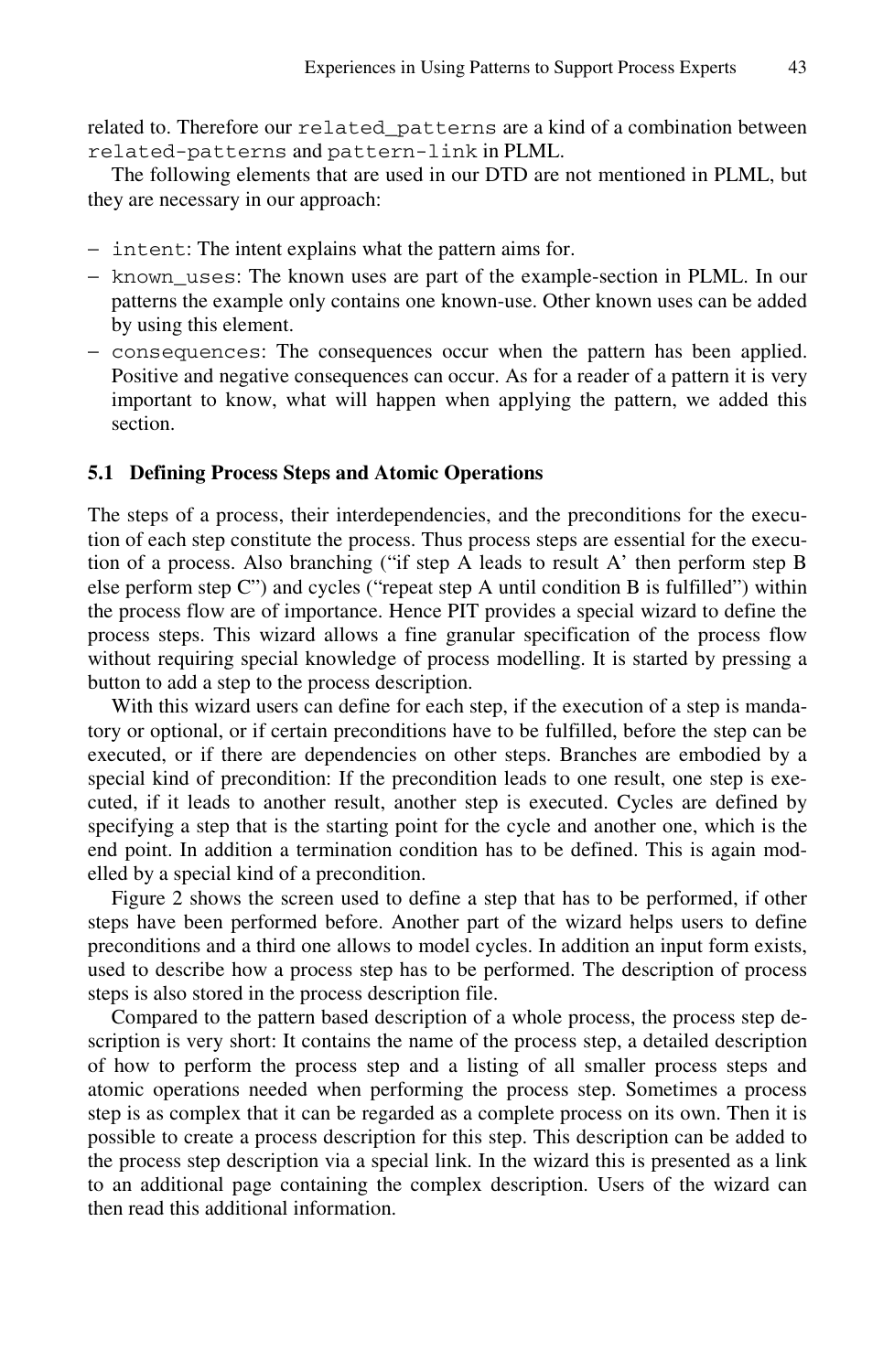|                             | (Note that changes of the name may also affect other process steps)                                                                                                                      |                                                                                                                                                                         |
|-----------------------------|------------------------------------------------------------------------------------------------------------------------------------------------------------------------------------------|-------------------------------------------------------------------------------------------------------------------------------------------------------------------------|
| Name:                       | Rearranging text parts and images                                                                                                                                                        |                                                                                                                                                                         |
| Type:                       | process step                                                                                                                                                                             |                                                                                                                                                                         |
|                             | Performing this step  is mandatory                                                                                                                                                       |                                                                                                                                                                         |
| $\overline{\mathsf{v}}$ Yes | Is there at least one step in the table aside that has to<br>be performed before the current step?<br>Please choose the steps that have to be performed<br>before this one in the table. | available nodes<br>Replacing graphical elements<br>Deleting graphical elements<br>Add additional graphical ele<br>Performing changes accordi<br>Changing company naming |

**Fig. 2.** Defining dependencies between steps

As steps themselves consist of smaller steps - atomic operations or again process steps - it is also possible to define all operations and smaller steps needed to perform a process step. Again a wizard helps to state if the execution is mandatory or optional, or if certain preconditions have to be fulfilled. Dependencies on other atomic operations can also be determined. For each atomic operation a description has to be provided, how the operation is executed. This can be done via a special input form.

There exist three different kinds of atomic operations: queries, decisions and executions.

- − **Queries** are needed to determine information. For example: Find all images used in an E-Learning course.
- − **Decisions** are needed if a person, who performs the process, has to decide on something. For example: Decide for each image, if the image has to be deleted or not.
- − **Executions** are needed, whenever something is changed or done. For example: Delete all images that have been chosen for deletion.

Based on the information represented via the process steps and the atomic operations the second XML file is created. This file represents the process flow. It names all steps and atomic operations. For each step or atomic operation it contains the information whether the execution is mandatory or not, and if there exist preconditions or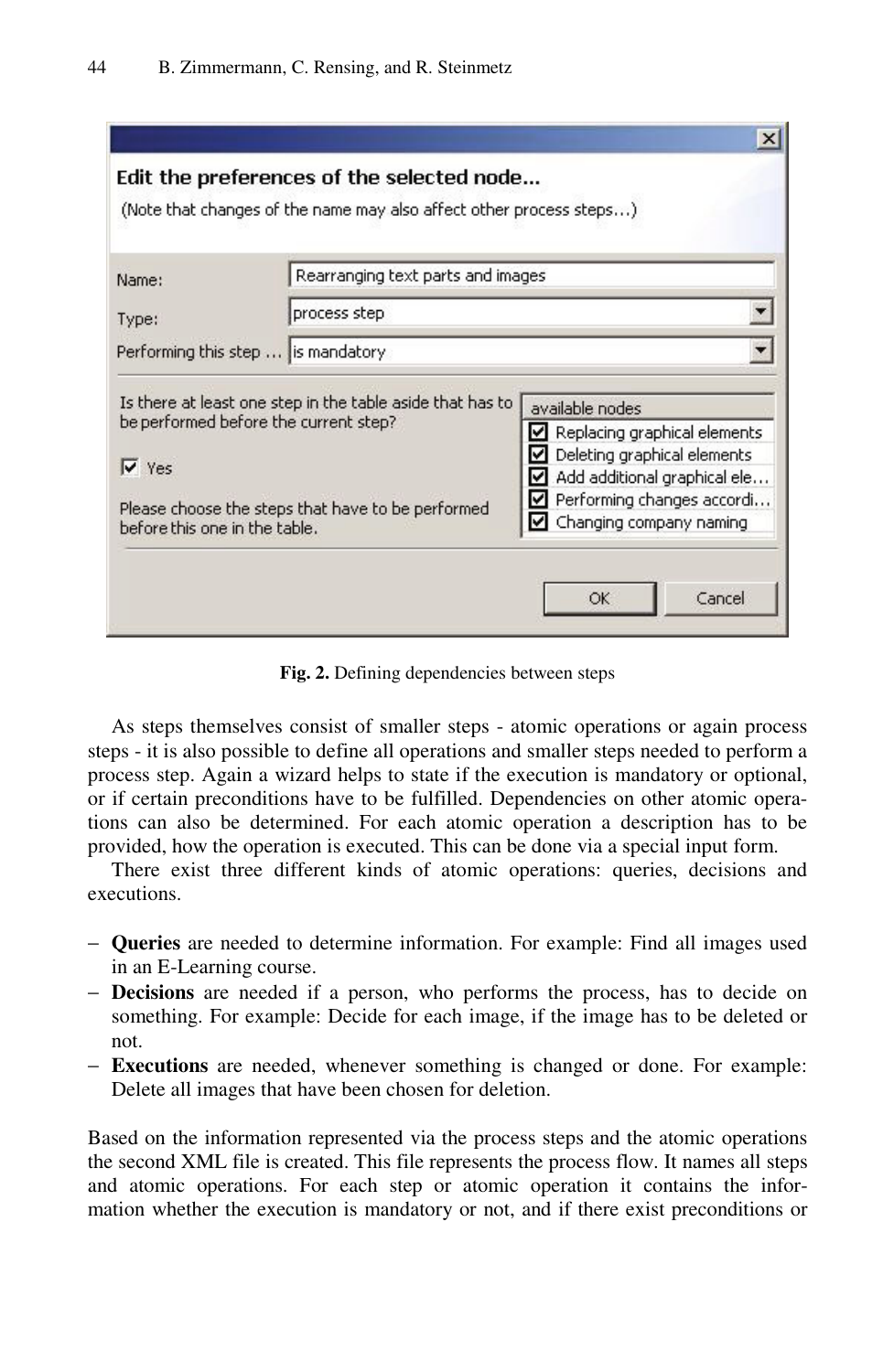dependencies. Via the pattern ID, process step ID, and atomic operation ID it is possible to map the information stored in this file to the information stored in the description file. Listing 2 in the appendix contains an example for such a process graph description.



**Fig. 3.** Visualization of a process graph

PIT offers several possibilities to work with the generated process descriptions: It is certainly possible to edit an existing description. In addition the textual description stored in XML can be rendered as HTML in order to view it via a browser. Thereby it is possible to read the entire process description as a continuous text. Thus, it is more comfortable to control, whether the description is complete and accurate. Furthermore, a visualization of the process graph is available that represents all steps of the process flow. (Figure 3 shows the first level of the process graph corresponding to listing 2 in the appendix. By clicking on a process step the level under this step opens in the viewer.) At the moment this visualization is only a first prototype. Further enhancements are planned. As the process descriptions are stored in XML it is possible to offer several visualizations that are tailored to the needs of several persons (a developer and a process expert need, for example, different visualizations). In addition it is planned to offer an export to XMI. The XMI files could be used to provide a class diagram and an activity diagram representing the process.

### **6 Step 2: Automated Wizard Generation**

The XML files generated by PIT serve as input for the wizard generation tool (WGT) used in step 2 of the proceeding proposed here. WGT is a Java application developed under Eclipse. Based on the information of PIT's XML files it generates a wizard that, as a first prototype, can be used as a starting point for further development.

WGT is started by selecting a menu entry in PIT. WGT reads the process description that is actually open within PIT. The user specifies where the generated wizard has to be stored and starts the wizard generation by simply pressing a button (compare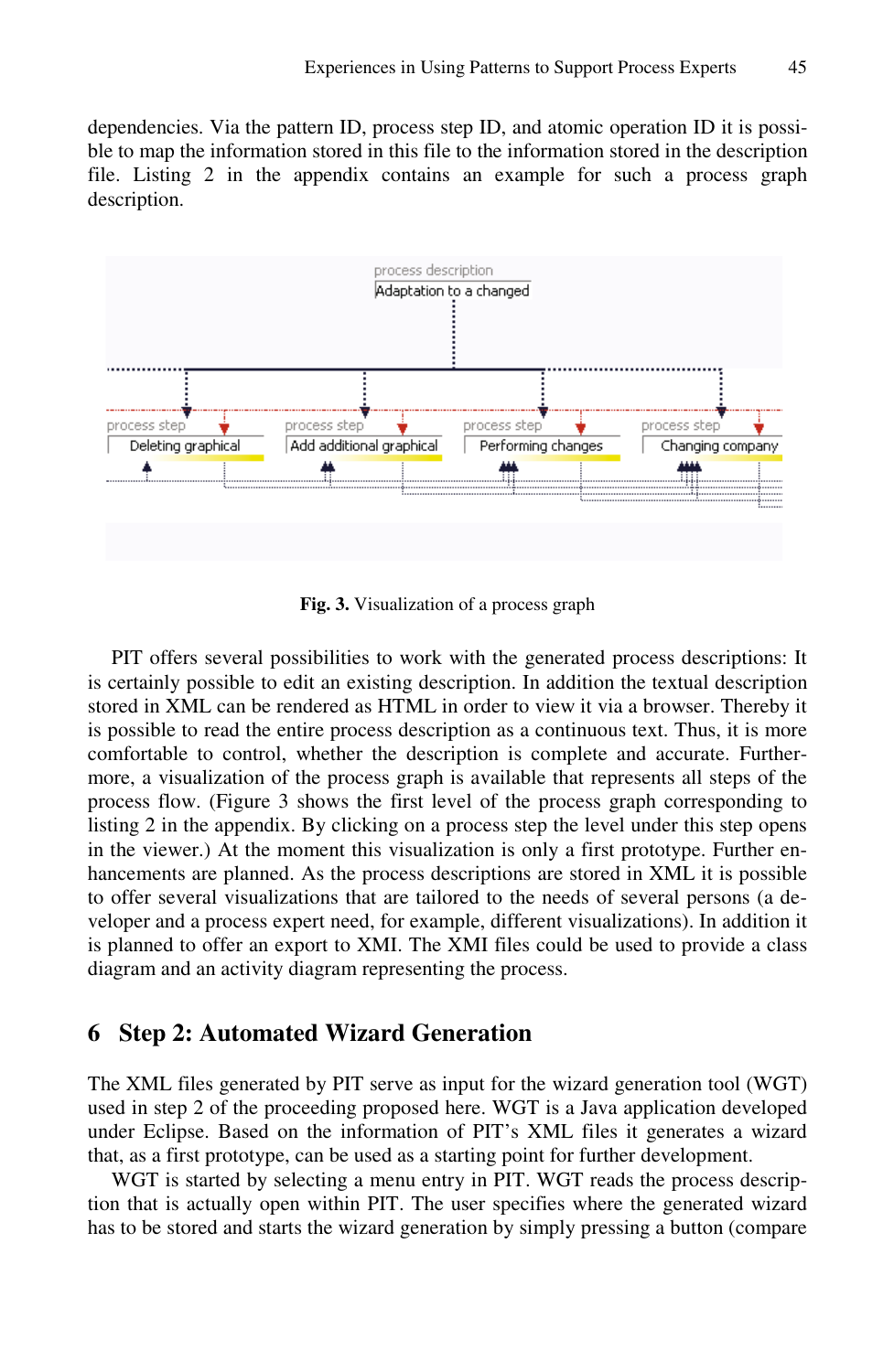figure 4). WGT then parses the XML files created by PIT. It extracts the information contained in the files and fills several predefined code templates with this information. By this procedure all needed Java classes for the prototype are created. The "Activate additional options..." section shown in figure 4 can be activated to open a dialog that allows to specify, how the atomic operations have to be distributed over the wizard pages. (Later in this chapter this is explained more detailed.)



**Fig. 4.** Screenshot of WGT

The main purpose of the wizard generation tool is to generate a wizard based on the information given by the process descriptions created with PIT. Note that the process descriptions contain more information than a "normal" pattern: They contain the pattern like process description, the process step descriptions and the descriptions of all needed atomic operations. Thus, the wizard can provide all information needed to carry out a certain adaptation process.

The wizard has a graphical user interface, which allows directly after its generation that the process expert evaluates whether the wizard contains all needed information and whether the process flow is correct. The design of the user interface follows common rules for designing user interfaces, as described in [2, 15].

The atomic operations used in the wizard are not automated directly after generating the wizard. Instead the wizard contains descriptions telling a user, how to proceed. We believe that it leads to better results, if an experienced software developer checks, where it is reasonably possible to automate certain operations, compared to trying to automate functions already during wizard generation. Where this is possible the developer can extend the automatically generated source code. To make it easier for the developer, to find where the source code can be extended, comments are added to the automatically generated source code during its creation.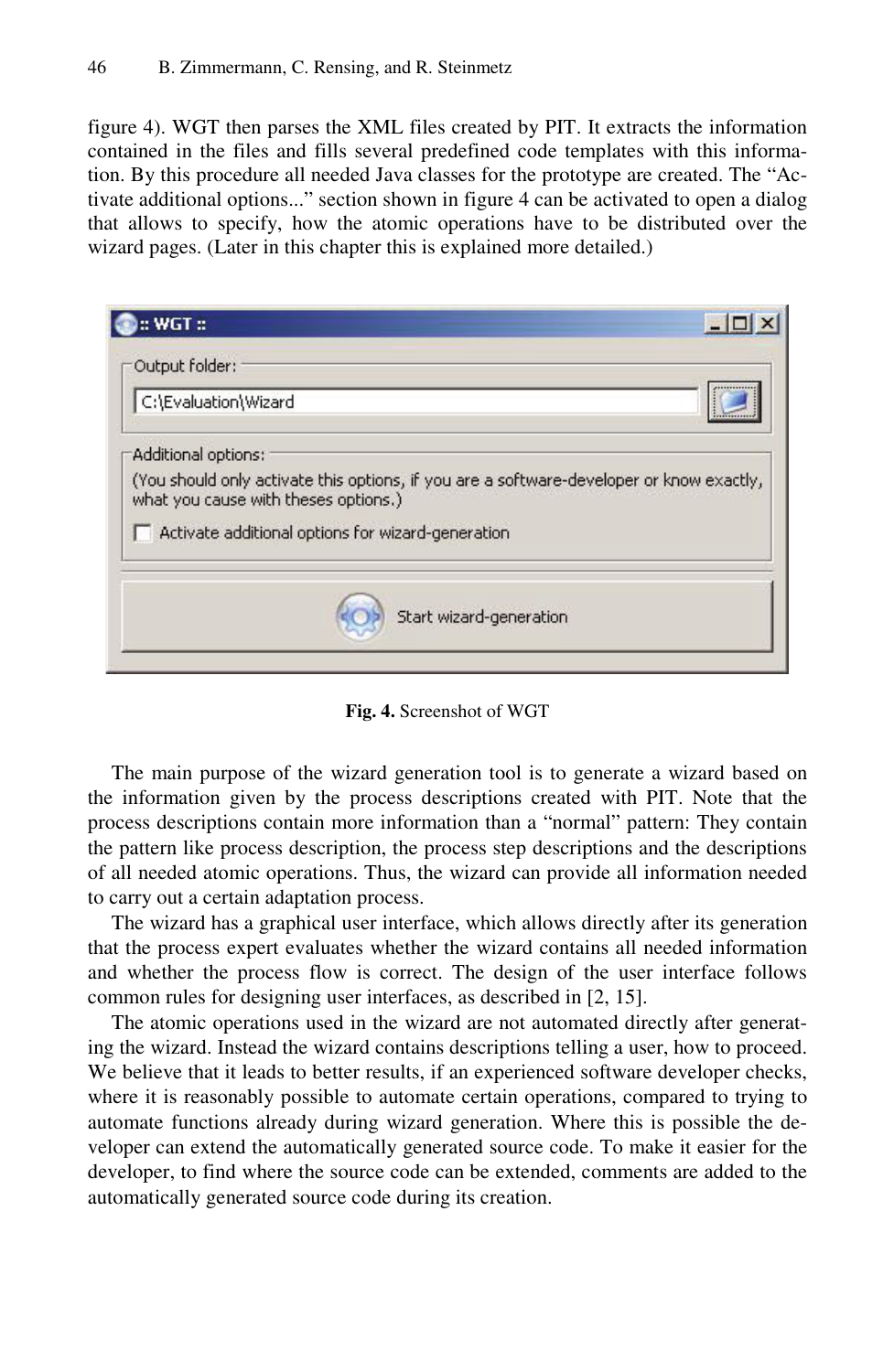As stated before, another important point during wizard generation is the time needed to generate the wizard. As long as the wizard does not fulfil all needs, the process expert will change the description created with PIT and generate a new version of the wizard. Thus it is highly probable that the process expert will use WGT several times until a wizard is generated that really fulfils all needs. Therefore WGT has to be fast in order to reduce the time, where the process expert has to wait for the generation to finish.

As large parts of the source code stay the same, code generation templates exist for most wizard classes. There are several kinds of page templates and composite templates depending on the function of each part of the wizard: One template exists for the start page of the wizard, another one for the last page. A special page template exists for process steps. This template contains a part, where the description of the process step can be added. The atomic operations are realized via composites that are based on composite templates. For the three different types of atomic operations three different templates are used. The composites of the operations of a process step are grouped together on one page, which is also created based on a template. This allows a fast source code generation.

The wizard generation tool consists of three logical units that are passed one after the other (shown in figure 5):

- 1. In the first part the XML files provided by PIT are read. The information about the process flow is transferred into an internal process structure model and the information contained in the descriptions is extracted.
- 2. The second part uses this information to map it to Java code templates. The textual information is used to enhance the content of the graphical user interface. The structural information is used to create all process steps and to transfer the structure of the process flow to the wizard. By this all needed Java classes are generated.
- 3. The third part writes the generated source code to several Java classes and marks all parts in the source code that can be enhanced by adding additional source code. In addition the created classes are compiled and a batch file is created that allows starting the wizard comfortably.



**Fig. 5.** Three phases of WGT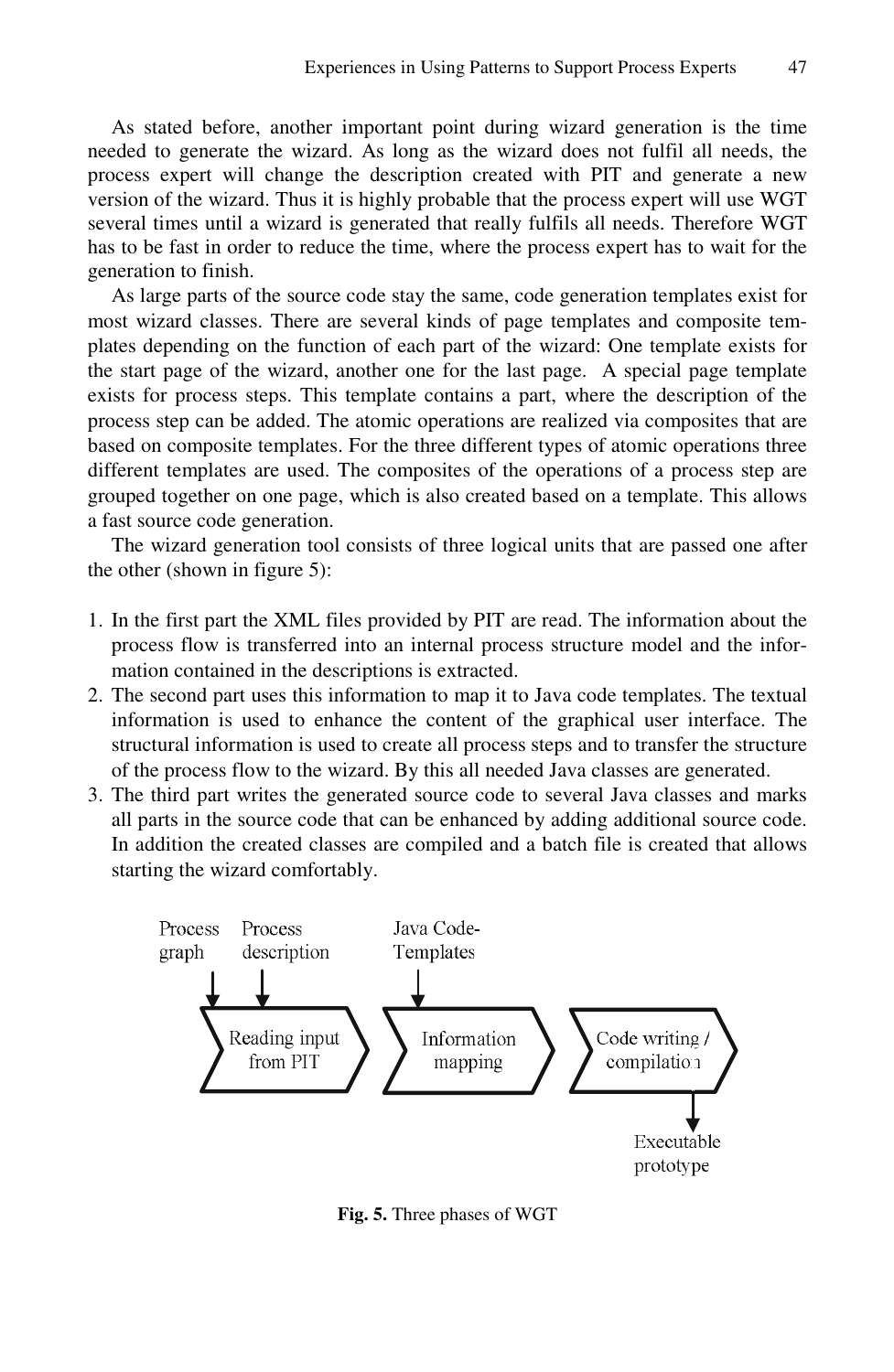The prototype wizard generated by WGT is based on the model-view-controller principle [4]:

- − The process graph containing information about the process flow serves as *model*.
- − The wizard pages providing a graphical user interface build the *view*. Those pages contain the textual information of the pattern-based process description. They are based on Java code templates. WGT instantiates those templates by filling them with the given information. The pages then contain a detailed description on how to perform the process, each process step, and each atomic operation.
- − The *controller* of the wizard passes events caused by the user to the model and reactions caused by the model back to the user. The controller interprets the process flow information provided by the model. Depending on the user input the controller monitors, which step has to be performed at which time and which step is possible as next step. Thus, the controller assures a correct process flow. In addition it contains information about the actual state of the wizard, as it stores, which steps have been carried out so far as well as their results. This is important for a further implementation of the wizard enhancing it with automated functionality. The controller also has to collect and distribute all data that have been created or are required when performing several steps in an automated way.

#### **6.1 Arranging Steps and Operations on Pages**

One problem when creating the wizard is how to distribute the process steps and atomic operations over the wizard pages. There are several possibilities, how to solve this problem: One could create one page explaining each process step and one additional page for each atomic operation. As many adaptations consist of quite a lot of process steps and atomic operations, this can easily lead to a huge number of pages with sometimes only a short explanation on it. Therefore we discarded this possibility.

Another possibility would be to create one page for each process step, and to add all atomic operations needed in the process step to this page. But many process steps contain ten and more atomic operations. Then the pages would become huge and overcrowded with information. We also discarded this possibility.

We decided to use something in between these two extremes: We create one page describing how to perform a process step. As the wizard offers an expert and a novice mode, this page can be displayed to novice users and it can be hidden for experts, who do not need this information. In addition the atomic operations are spread over several pages. By default five atomic operations are grouped on one page. (According to Miller the short term memory has a capacity of  $7 +1$ - 2 information items [9]. With five operations on one page one can be sure, that users are able to get all information displayed on the page.) But someone, who knows, how the user interfaces of the automated atomic operations look like, can group the operations in such a way that the automated operations fit well on the page. Therefore the "Additional Options" mode of WGT exists. This mode allows to group the atomic operations on the pages in a way that best fits the needs.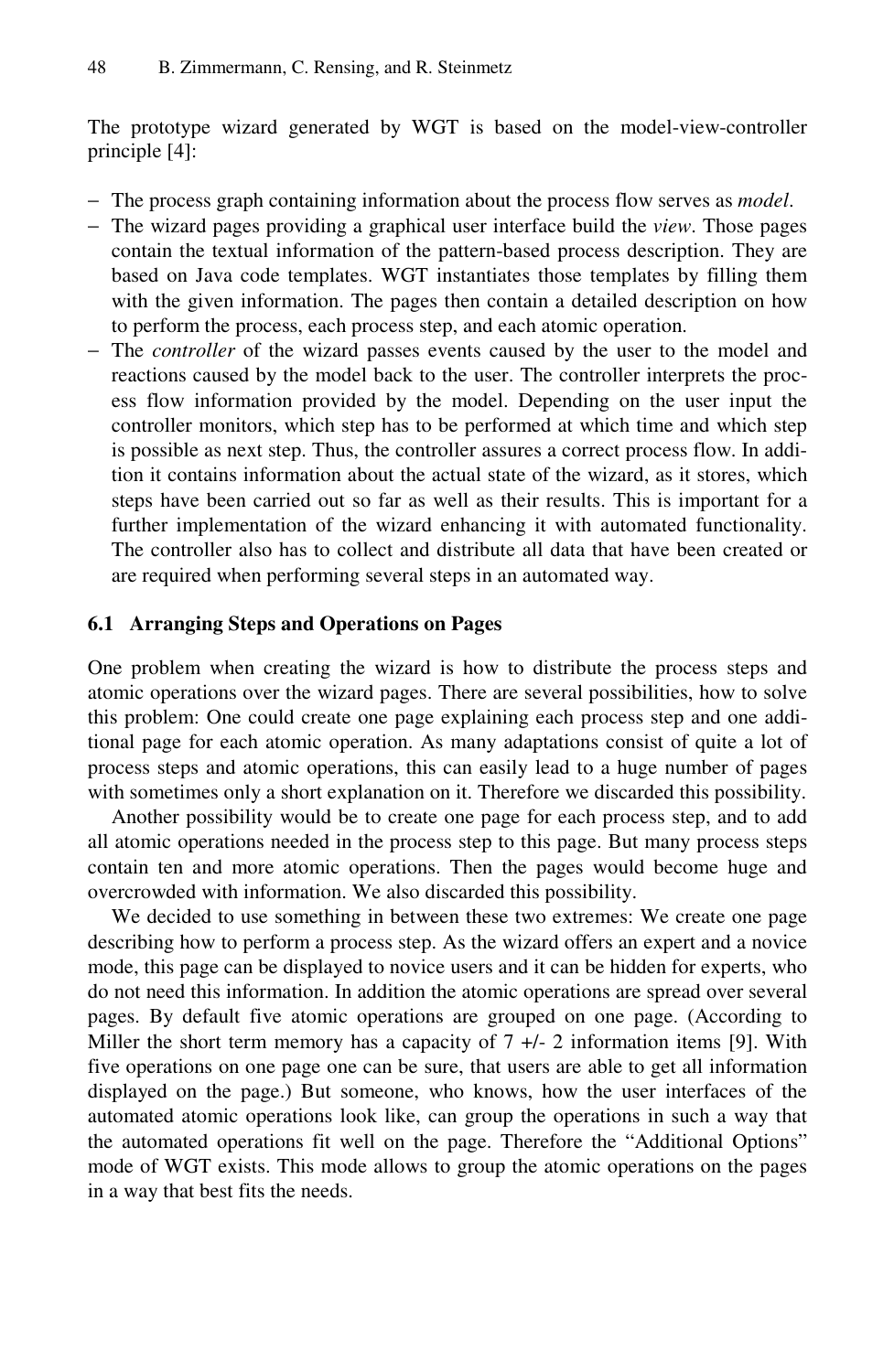| #<br>Detect all graphical elements                                                                                                              |                                                                                                           |
|-------------------------------------------------------------------------------------------------------------------------------------------------|-----------------------------------------------------------------------------------------------------------|
| Decide for each element, if it is conform to the style<br>Find a new element for each non conform element<br>Check the size of each new element |                                                                                                           |
|                                                                                                                                                 | If the size does not fit the requirements, change it<br>Replace all elements that have to be changed by 2 |

**Fig. 6.** Arranging atomic operations on pages

Figure 6 shows how a user can group atomic operations to pages. You can see that for each process step it is shown, which operations are needed in this step. On the right site it is possible to see which operations are placed on which page. By selecting an operation and pressing the arrows on the right you can move this operation to a page before or behind the actual page. Selecting for example the operation "If the size does not fit the requirements, change it" and pressing the "Down"-Arrow on the right would move this operation to the second page.

# **7 Step 3: Extension of Prototypic Wizard**

Together with the process descriptions generated during the first step the wizard serves as a basis for communication between process experts and developers. Based on this prototype a common understanding of the process described in the wizard can be established. The wizard makes it easier to discuss ideas for further development in a vivid way. In addition it provides a code skeleton that can be enhanced comfortably by a developer. For this purpose the code generated by WGT is marked with special comments indicating, where additional code can be added. This can be done in the third step of the proceeding presented in this paper. The two steps presented so far are both executed by process experts. Step 3 has to be executed by a developer.

To make work faster and less error prone it is useful to add automated functionalities to the wizard, where this is reasonably possible. Therefore the wizard created by a process expert has to be handed over to a developer. The developer gets the information created in the first step and the prototype generated in the second step.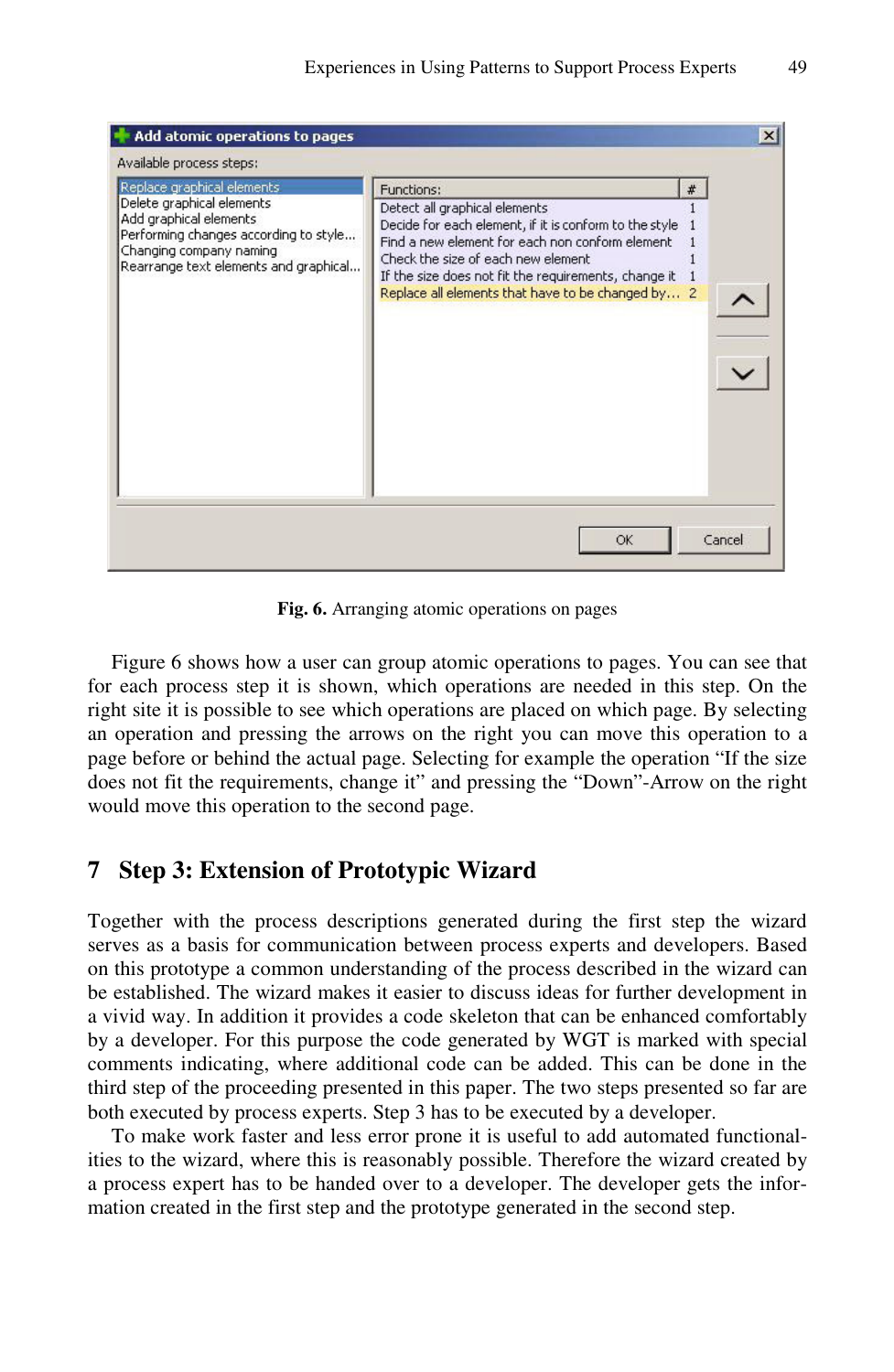| Detect all graphical elements |                                                          |
|-------------------------------|----------------------------------------------------------|
|                               | • I found some items  ← I did not find any matching item |
| Select elements for deletion  |                                                          |
|                               | Do you want to delete one or more objects?               |
| $G$ Yes                       | $\subset$ No.                                            |

--÷.

**Fig. 7.** One wizard page before adding automated functionalities

|   | Detect all graphical elements                                 |
|---|---------------------------------------------------------------|
|   |                                                               |
|   | path<br>C:\Tests\moduleditor3\workspace\imported\1\1\logo.gif |
| ⊵ | C:\Tests\moduleditor3\workspace\imported\1\3\flag.gif         |
|   | C:\Tests\moduleditor3\workspace\imported\space.gif            |
|   |                                                               |
|   | View image                                                    |

Fig. 8. The same page after adding automated functionalities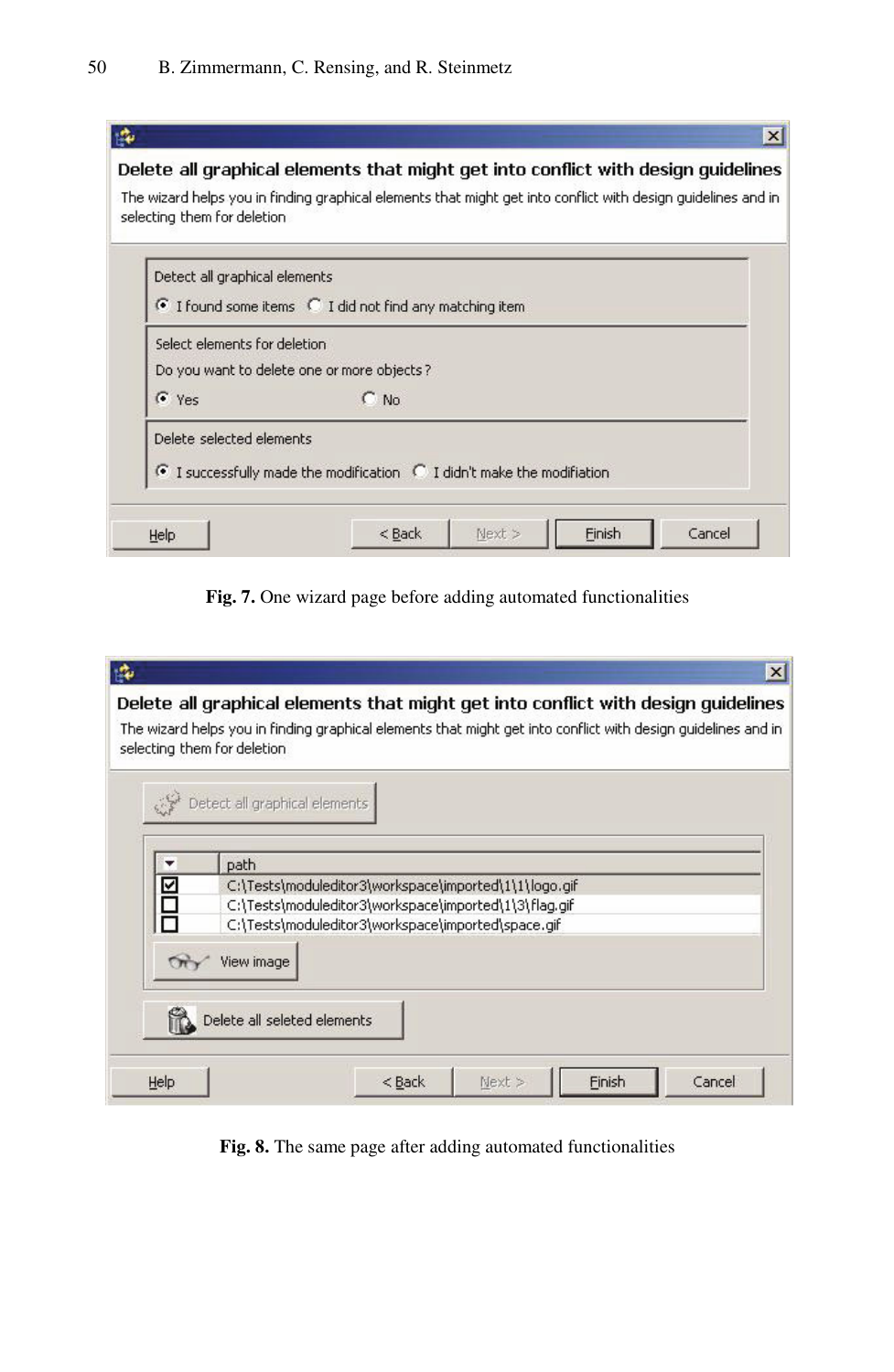With the Wizard Generation Tool WGT for each process step one or more wizard pages have been created. The pages contain a list of all operations needed to execute the process steps. The developer can add additional source code for each operation that can be automated. The initial source code contains comments indicating, where automation is possible. The developer has to provide a new part of source code describing the user interface and a code section in the controller class (compare section 6) that stores the information needed for and provided by the operation. The operations itself are stored in a so called function pool. This allows to reuse operations in several process steps. Comments within the original source code give hints, where to enter the new code and which dependencies between model, view, and controller have to be taken into account.

By this proceeding it is possible to add code for all operations that can be automated. Figure 7 and figure 8 show a part of one wizard before and after adding automation to the operations. Together with the process expert the developer can check for each operation if it works in the desired way. By this proceeding we enhanced the prototype created based on the adaptations patterns to a fully functioning support tool for adaptation processes.

# **8 Application of the Approach to the Example Scenario**

With the approach presented here we created a wizard supporting users in performing the adaptation processes described in chapter 2: We have written down the outcome of our user survey (compare section 2) using patterns to describe the adaptation processes. This led to a couple of initial patterns. We revised the initial patterns together with process experts. In addition we made sure to find at least three known uses for each pattern by searching for successful applications of the patterns. Some of the results have been published at PLoP conferences [20, 21]. Then we generated a prototypic wizard with WGT and enhanced the prototype by automated functions.

The resulting adaptation wizard is integrated into a larger tool, the so called repurposing suite, which is described in [8]. This suite allows to analyse, modularize, adapt, and aggregate existing E-Learning material. By embedding the adaptation tool into the repurposing suite user, we offer users a possibility to efficiently reuse existing E-learning material. Figure 9 shows the start screen of the tool, displaying all available adaptations.

The wizard is based on patterns describing the following adaptations:

- − Adaptation to a changed (corporate) design: This adaptation is needed whenever the appearance of the material has to be changed, e.g. if material designed for one company has to be reused in another company with a different corporate design.
- − Adaptation in order to achieve a print version: Often a separate print version is needed, that has to fit a certain paper size.
- − Adaptation to a changed terminology: Sometimes the terminology changes, e.g. if the course is reused in another company that uses a different terminology.
- − Adaptation to a changed language (i.e. translation), e.g. translate from English to German.
- − Adaptation to achieve an accessible version, e.g. in order to achieve a version that is suited for blind persons.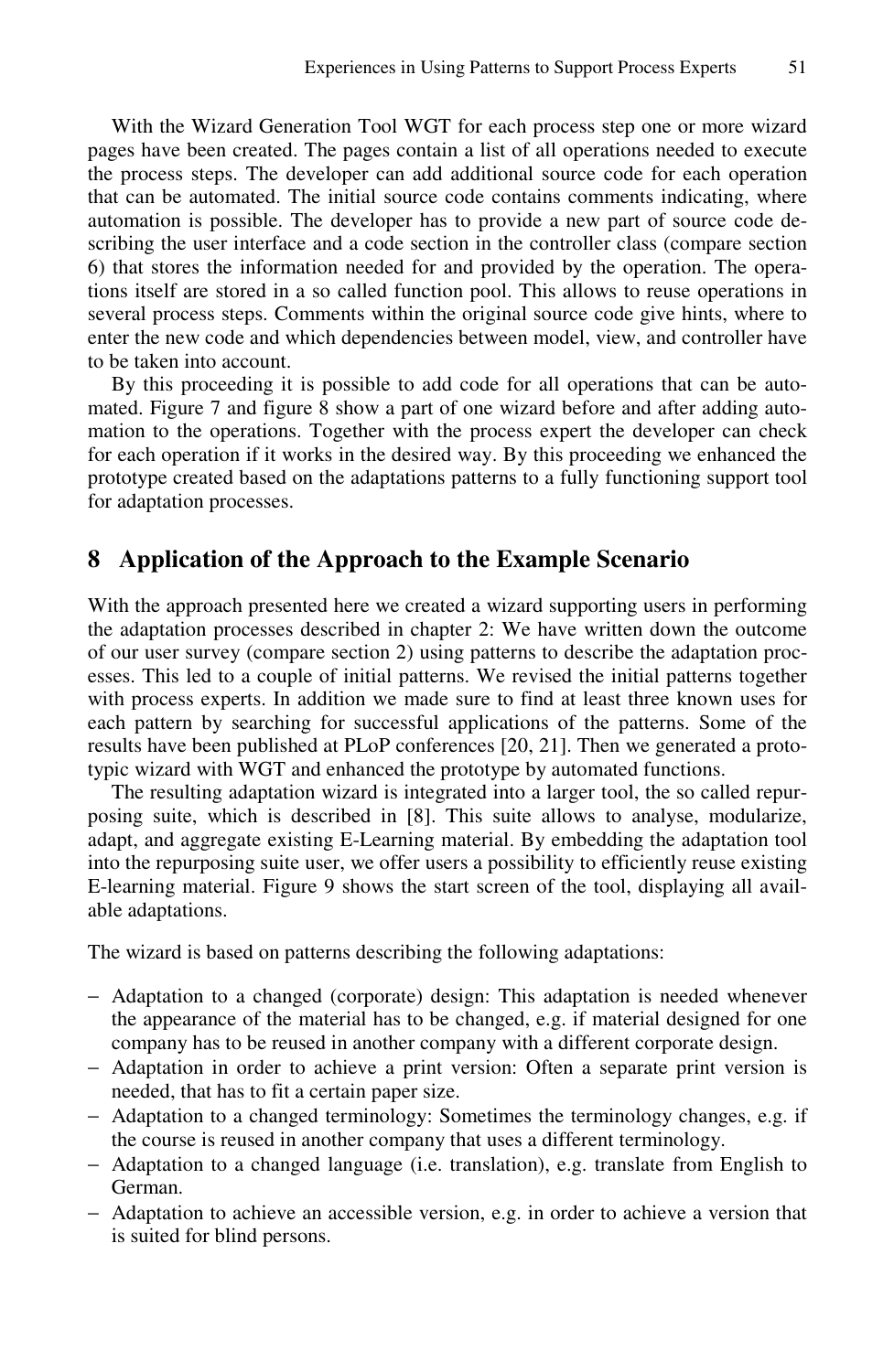| Adaptation Wizard                                                                             | ×                                |
|-----------------------------------------------------------------------------------------------|----------------------------------|
| Adaptation process wizard<br>Please choose the process, in which you wish to be<br>supported. | <b>CONTENT</b><br><b>SHARING</b> |
| Select the adaptation you wish to perform:                                                    |                                  |
| Adaptations:                                                                                  | Supported?                       |
| ● Translation                                                                                 | Ø<br>Semi-automated              |
| Adaptation to a changed (corporate) design                                                    | Ø<br>Semi-automated              |
| Adaptation to achieve printable version<br>o                                                  | Ø<br>Semi-automated              |
| Adaptation to a changed terminology                                                           | Ø<br>Semi-automated              |
| C Adaptation to achieve an accessible version Guideline                                       | Ø                                |
| $N$ ext ><br>< <u>B</u> ack                                                                   | Cancel<br>Finish                 |

**Fig. 9.** Start page of the adaptation tool

For each adaptation one or more patterns exist describing the adaptation process. (The adaptation to achieve an accessible version is, for example, described by several patterns, as it consists of several sub-processes.) By entering the patterns into PIT and by adding all needed additional information about the processes, like process step descriptions and atomic operations descriptions, we created process descriptions. Then we generated a wizard with WGT based on these process descriptions. Outcome was a first prototype wizard (Figure 7 shows one page of this wizard).

The prototypic wizard guides users step by step through the adaptation processes. For each process a high level description is offered. This description provides general information what has to be taken into account, when performing the adaptation process. It is based on the patterns describing how this process helps to solve a specific problem. In addition detailed information about the process steps and atomic operation is offered. (This information has been created in addition to the patterns.)

As a next step we automated all parts of the wizard, where this was reasonably possible. (Figure 8 shows one of the pages enriched with automated functionalities.) We analysed the functions needed to perform the supported adaptation processes and we designed functionalities that could be used to enhance the prototype. These functionalities have been added to the wizard. Outcome of this proceeding was a tool that supports users in performing adaptation processes for E-Learning material.

If a user starts the adaptation tool (compare figure 9) she can see the degree of automation offered by the tool for each supported process. (At the moment four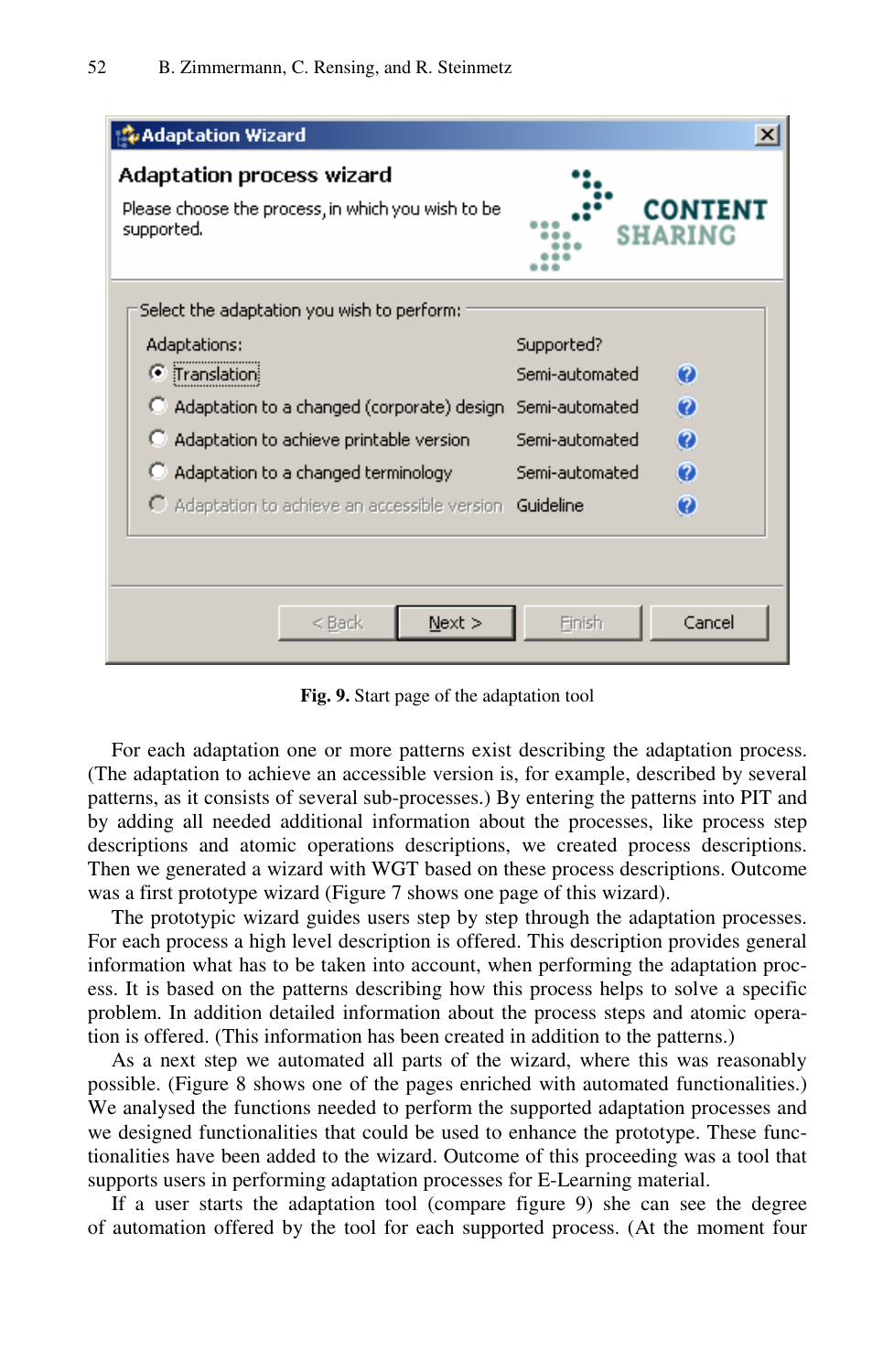adaptation processes are partially automated. For all adaptation processes a detailed guideline is available, which can be accessed by clicking on the question mark on the right of the corresponding process.)

The adaptation tool offers support for novices and laymen, but it also is a valuable support for adaptation process experts in their daily work, as it automates several steps that by now often have to be done manually (e.g. when creating a print version). Thus the adaptation tool offers two modes: one for novices and one for experts. The mode for novices offers more detailed explanations whereas the mode for experts is optimized for working fast. (Of course experts also can get access to the detailed information, if they wish to.) A detailed explanation of the adaptation tool can be found in [18].

#### **8.1 Evaluation of the Adaptation Tool**

A first evaluation with test users of the Content Sharing Project was promising: The users were enabled to perform all offered adaptations correctly. They found process guidance and detailed help on all processes. Based on their feedback we improved the functionalities. In a second, larger evaluation we tested our tool by comparing it to a common WYSIWYG HTML editor. At the moment no tool exists that supports all adaptation processes that are needed to adapt existing E-Learning material to changed usage scenarios. Therefore we have chosen a tool that is comfortable to use and supports at least most of the functions needed to perform the adaptation processes to compare it with our tool. As many E-Learning courses are stored in HTML format we have chosen an HTML editor. We wanted a tool that is easy to use and that offers a WYSIWYG function allowing to control directly what has been changed. We decided to use Netscape Composer as HTML editor, as it is easy to use and allows to perform at least some typical adaptations.

We asked 32 users to perform some typical adaptations to three existing E-Learning courses. (It was possible to perform all adaptations with our tool as well as with Netscape Composer.) One E-Learning course was dealing with medical topics, one was an introduction to Multimedia, and the third one was a course to learn English. Half of the users were asked to work with our tool; the others got the WYSIWYG tool. Both groups got a detailed explanation how to use their tool. The tasks were the same for both groups. At the end of the test the participants were asked to answer a questionnaire in order to determine how satisfied they were in working with the tool.

Both groups were able to perform the adaptations as described in the manuals. Both groups did the tasks fast and with only very few errors. But we found that users working with our adaptation support tool needed in average 14 minutes with our tool to finish the tasks compared to in average 20 minutes with Netscape Composer. And users working with the Netscape Composer made in average twice as many mistakes as users working with the adaptation tool.) In addition users that were working with our tool were more satisfied with the use of the tool. As the adaptation tool got very positive feedback and the outcome of the adaptations had a very good quality, we think that our tool offers a better support for adaptation processes then the tool used for comparison. In addition we think that the knowledge collected with patterns is a good support for users in performing adaptations as the explanations how to use the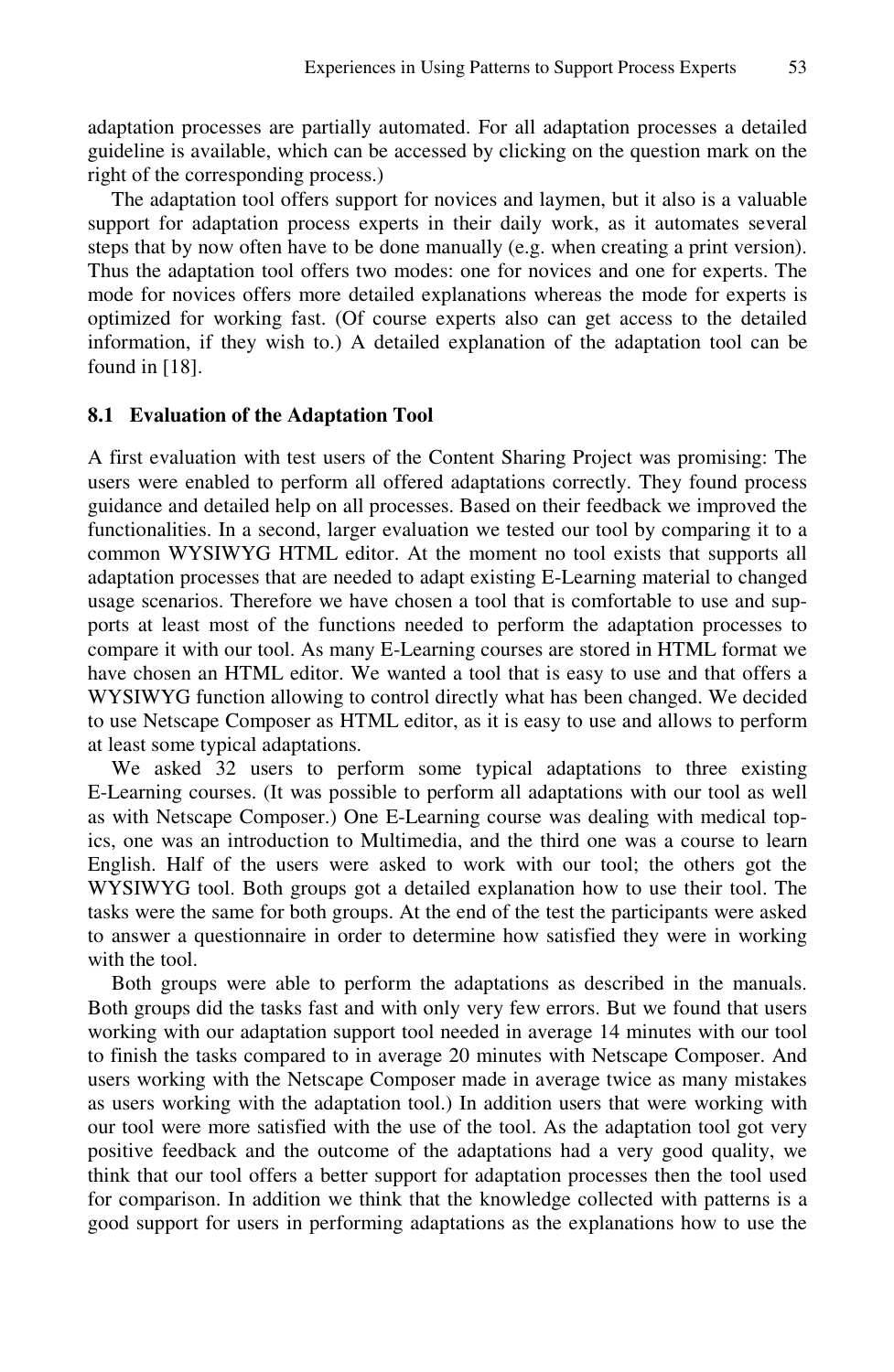tools for both test groups were based on the patterns. And the results for both test groups were very satisfying. For the future we plan to enhance our adaptation tool based on the feedback we got from the users.

All users, that have been taking part in the evaluation, have knowledge of the HTML file format. But one additional benefit of our tool is that this knowledge is not needed, as the tool abstracts from a concrete file format. Thus it is possible to use one tool to perform all adaptations in all files belonging to a learning resource without having detailed knowledge of the formats. This is a feature that is not supported by the tools that up to now have been used to perform adaptation processes.

### **9 Evaluation of Concept**

The aim of the concept presented in this paper was, to enable adaptation process experts without knowledge of process modelling to describe adaptation processes by an easy to understand process description formalism and to create prototypic wizards that reflect the processes as they are performed by the process experts.

To evaluate if process experts are able to use the pattern based process description formalism and the wizard generation tool independent from their knowledge of common programming and modelling formalisms, we performed a user test with 32 users. Half of the persons had knowledge of process modelling and of IT related issues like programming. Half of the users did not have this kind of knowledge.

All persons were asked to describe the same process with the help of PIT and to generate a prototypic wizard based on their process descriptions by using WGT. It turned out that all users made very good process descriptions with only very few errors. Users without modelling and IT knowledge made some more errors then users with this kind of knowledge. (In average the difference was one error.) All users were able to generate a prototype that guides through the described process. Regarding the ability to generate the wizard there was no difference between the two user groups.

In addition all users gave a very positive feedback regarding the understandability and the manageability of both tools. Thus we assume that all users were able to use the pattern based process description formalism and the wizard generation tool in the intended way. We also got some feedback how to increase the usefulness of the tools and the resulting wizard. We plan to analyse this feedback and to take it as a basis for further improvements.

### **10 Unresolved Issues and Future Work**

There are several unresolved issues concerning PIT and WGT. For the future we plan to work on these issues. In this section we give an overview on the unresolved issues.

PIT allows entering relationships between processes. These are taken into account when generating the wizard: If one process has been finished in the wizard, a hint to related processes is given. PIT also allows specifying forces and consequences. But at the moment these are not taken into account in the generated wizard. But we are thinking of how to realize this. One possibility would be to use the forces as well as the consequences to find out if a process is useful in a specific situation: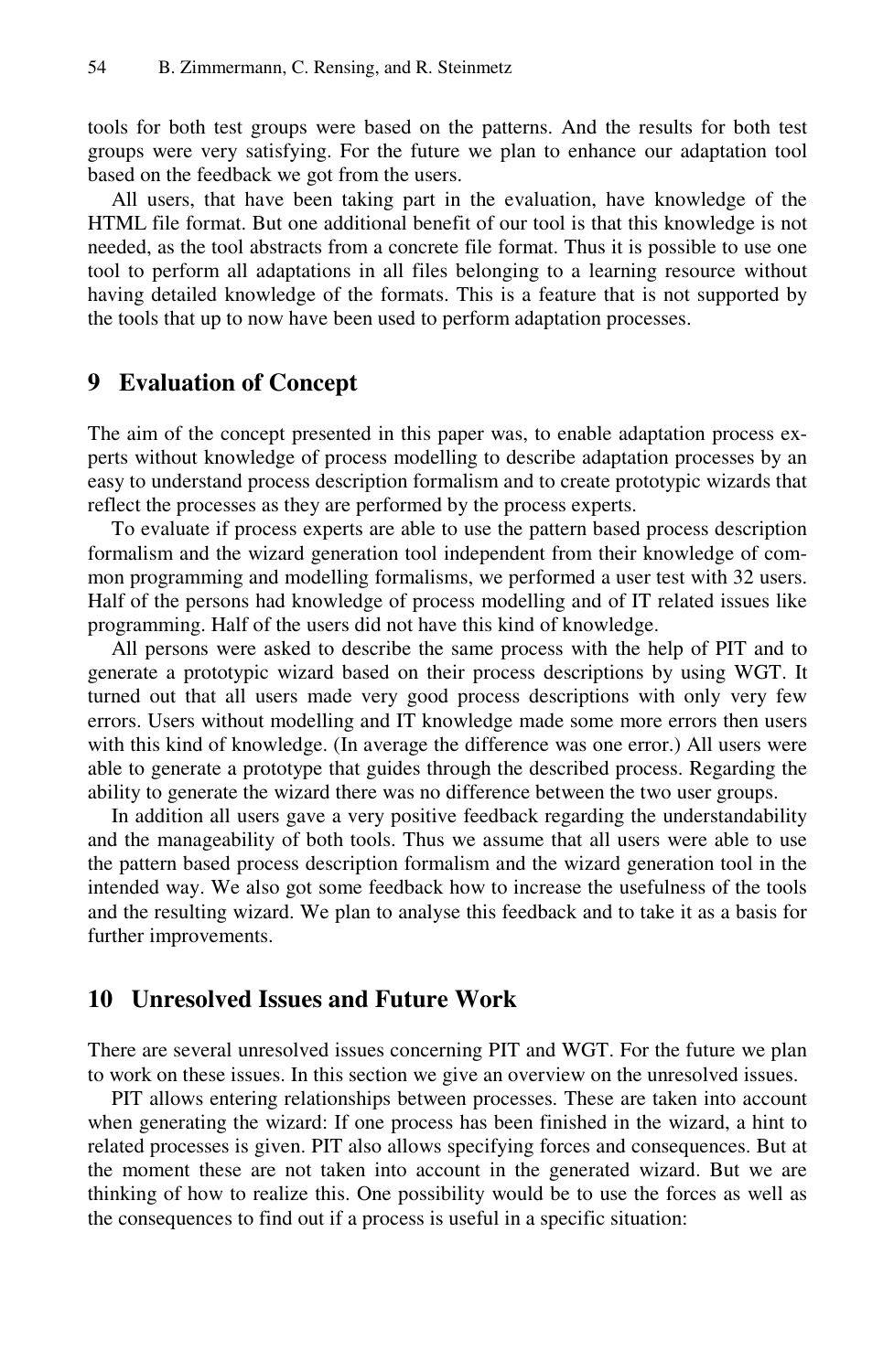If users are not sure which process they have to perform, they can search the problem statements. This helps to limit the number of possible processes. In addition users should be able to browse through the consequences and forces. This also reduces the number of possible processes. If a process has been performed the consequences can again be shown to users to allow them, to decide if a second process is necessary to eliminate negative consequences.

At the moment the wizard generation tool WGT is a first prototype. The layout of the wizard has to be overdone by taking into account common HCI guidelines. Nevertheless the wizard as it is by now already offers a good starting point for further development and a valuable basis for communication between process experts and software developers, as the evaluation of the adaptation tool, which is based on such a wizard, has shown.

Additionally to serving a basis for communication, the prototype wizard also can be used as a starting point for further development. Therefore WGT adds comments to the automatically generated source code of the prototype. Those comments offer hints to a developer, where it is possible to change the source code of the prototype in order to add additional functionalities. But it might occur that a process expert decides to change the process description after a while and to create a new prototype wizard based on the changed description. The new wizard then does not contain the enhancements added by the developer before. At the moment this means that the developer again has to add the additional functionalities. For the future it is planned to develop a concept that allows to merge both versions.

We created the approach presented in this paper to support adaptation processes. But we believe that it also can be used for other kinds of processes. Thus we tested for several other kinds of processes, if it is possible to describe them with PIT.

We found that PIT also can be used to enter already existing patterns (that might have to be adapted to the pattern notation used here) as well as new patterns. We have successfully tested this with some of the security patterns presented in [16]. In addition we created new descriptions for the process of hiring new employees and for the process of booking journeys. For all these kinds of processes it turned out that it was possible to describe them with PIT and to create prototype wizards with WGT.

But it seems that there are other processes that cannot be described with PIT, e.g. processes with a focus on data flow. Thus, for the future it would be desirable to analyse which kinds of processes can be described with PIT and for which kinds of processes the approach presented here does not work.

When we were creating the E-Learning material adaptation wizard (compare section 8), we entered patterns as descriptions for the process and additional descriptions (not patterns) for the needed process steps and atomic operations. But as PIT only reassures that all needed information to perform a certain process is provided in the predefined structure, it has to be taken into account that the process descriptions provided by process experts might not meet common pattern criteria like being generic or having at least three known uses. It might occur that the process experts only create process descriptions that are written down in a pattern based notation formalism. But these descriptions also contain valuable knowledge and offer a good basis for the wizard creation. As the process expert is enabled to generate the wizard he or she can change the process description as many times as needed to achieve a wizard that really meets the experiences of the process experts.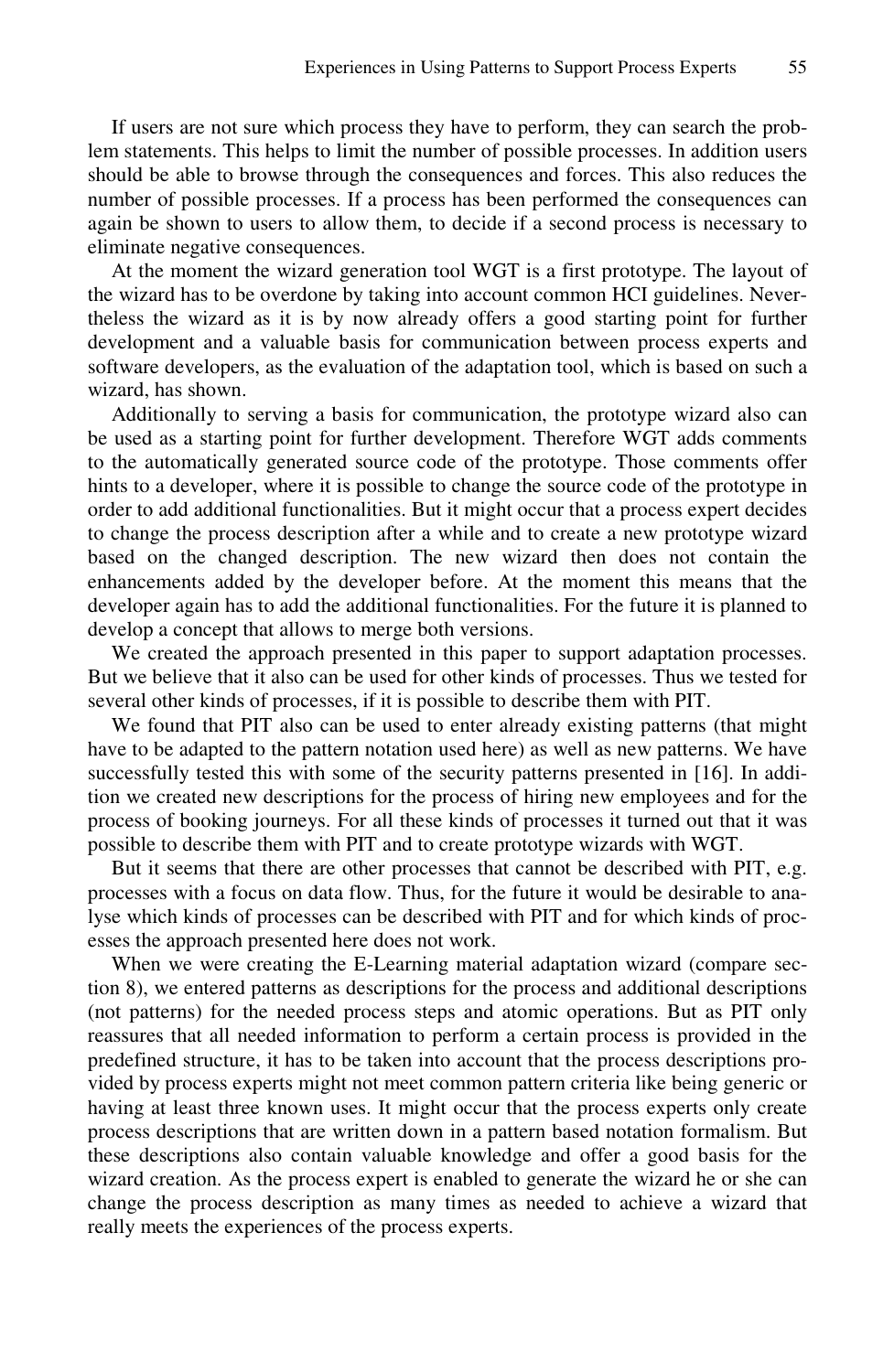# **Acknowledgments**

The authors thank all persons, who supported this work by offering fruitful discussion or by encouraging us to proceed with our work. This paper is based on a paper presented at EuroPLoP 2008 [22]. Therefore we especially thank Michael Weiss, who provided a huge amount of helpful comments during shepherding for EuroPLoP 2008. Although many thanks go to our writer's workshop group at EuroPLoP 2008 for a very good discussion and so many useful hints.

The authors also thank SAP AG - SAP Research CEC Darmstadt, as well as KOM Multimedia Communications Lab at the Technical University of Darmstadt for supporting this work.

Part of this work is supported by the German Federal Ministry of Economics and Technology in the context of the project Content Sharing. This project was funded under the promotional reference "01 MD 404". The authors take the responsibility for the contents.

# **References**

- 1. Business Process Modeling Notation Specification. Final Adopted Specification (2006), http://www.omg.org/docs/dtc/06-02-01.pdf
- 2. DIN En ISO 9241: Ergonomics of Human System Interaction. Part 11: Guidance on usability and part 110: Dialogue principles
- 3. Dreyfus, S.E., Dreyfus, H.L.: A five–stage model of the mental activities involved in directed skill acquisition. Unpublished report supported by the Air Force Office of Scientific Research (AFSC), USAF (Contract F49620–79–C–0063), University of Califonia at Berkley (1980)
- 4. Eckstein, R.: Java SE Application Design With MVC (2007), http://java.sun.com/developer/technicalArticles/javase/mvc/ index.html
- 5. Folmer, E., van Welie, M., Bosch, J.: Bridging patterns: An approach to bridge gaps between SE and HCI. Information and Software Technology 48(2) (2006)
- 6. Fowler, M.: Analysis Patterns: Reusable Object Models. Addison-Wesley, Reading (1996)
- 7. Hahsler, M.: Analyse Patterns im Softwareentwicklungsprozeß. PhD thesis at WU Wien (2001)
- 8. Meyer, M., Hildebrandt, T., Rensing, C., Steinmetz, R.: Requirements and an Architecture for a Multimedia Content Re-purposing Framework. In: Nejdl, W., Tochtermann, K. (eds.) EC-TEL 2006. LNCS, vol. 4227, pp. 500–505. Springer, Heidelberg (2006)
- 9. Miller, G.A.: The Magical Number Seven, Plus or Minus Two: Some Limits on Our Capacity for Processing Information. The Psychological Review 63(2), 81–97 (1956)
- 10. Müller, S.: Modellbasierte IT-Unterstützung von wissensintensiven Prozessen Dargestellt am Beispiel medizinischer Forschungsprozesse. PhD thesis at the Universität Erlangen - Nürnberg (2007)
- 11. PLML, XML DTD available under, http://www.hcipatterns.org/PLML+1.0.html
- 12. Robertson, S.: Requirements trawling: techniques for discovering requirements. International Journal of Human-Computer Studies 55(4) (October 2001)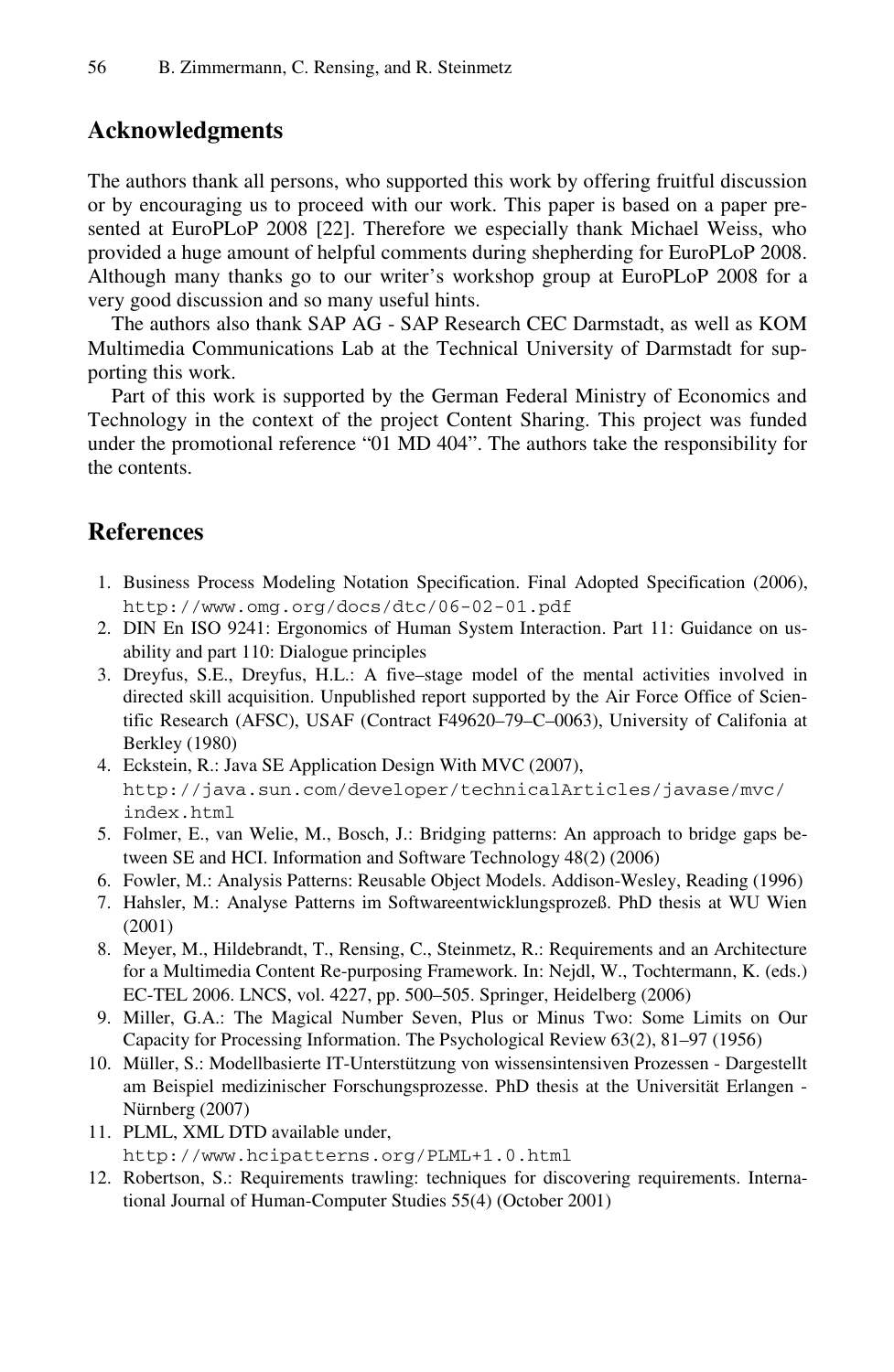- 13. Royce, W.W.: Managing the Development of Large Software Systems. In: Proceedings of the 9th International Conference on Software Engineering (1987)
- 14. Scheer, A.-W.: CIOs entwickeln sich zu Chief Process Officers. In: CIO (2007), http://www.cio.de/karriere/cios\_im\_portrait/810380/ index4.html
- 15. Shneiderman, B., Plaisant, C.: Designing the user interface. Addison Wesley, Reading (2004)
- 16. Schumacher, M., Fernandez, E., Hybertson, D., Buschmann, F., Sommerlad, P.: Security Patterns - Integrating Security and Systems Engineering. John Wiley & Sons, Chichester (2005)
- 17. Siau, K., Ericksson, J., Lee, L.: Theoretical versus practical complexity: The case of UML. Journal of Database Management 16(3) (2005)
- 18. Zimmermann, B.: Pattern-basierte Prozessbeschreibung und –unterstützung. Ein Werkzeug zur Unterstützung von Prozessen zur Anpassung von E-Learning-Materialien. PhD thesis at the Technische Universität Darmstadt, Germany (2008)
- 19. Zimmermann, B., Bergsträßer, S., Rensing, C., Steinmetz, R.: A Requirements Analysis of Adaptations of Re-Usable (E-Learning) Content. In: Proceedings of World Conference on Educational Multimedia, Hypermedia and Telecommunications (2006)
- 20. Zimmermann, B., Rensing, C., Steinmetz, R.: Patterns for Tailoring E-Learning Materials to Make them Suited for Changed Requirement. Published in the Proceedings of Viking-PLoP 2006 (2006)
- 21. Zimmermann, B., Rensing, C., Steinmetz, R.: Patterns towards Making Web Material Accessible. Published in the Proceedings of EuroPLoP 2007 (2007)
- 22. Zimmermann, B., Rensing, C., Steinmetz, R.: Experiences in Using Patterns to Support Process Experts in Wizard Creation. Published in the Proceedings of EuroPLoP 2008 (2008)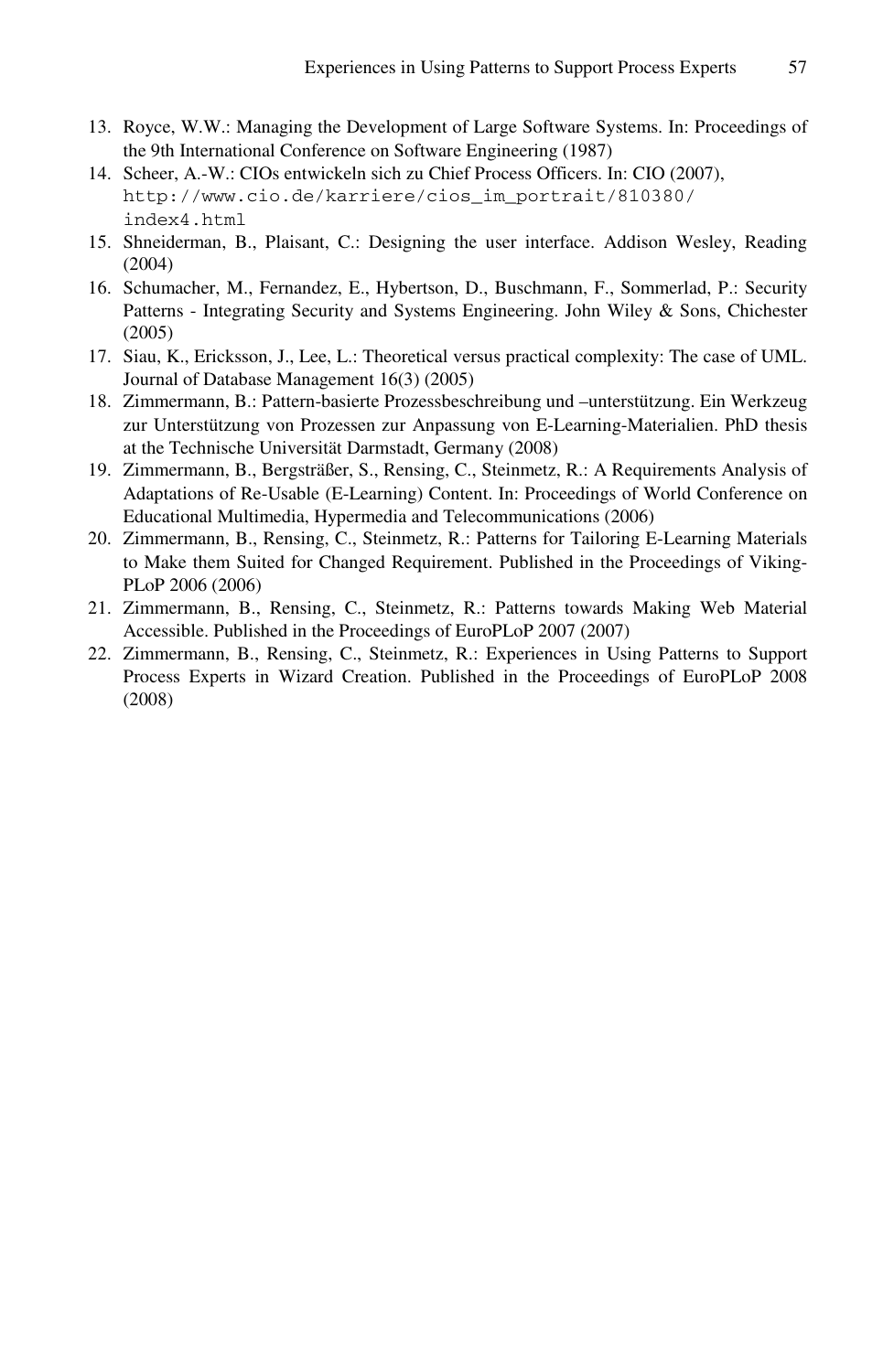# **Appendix**

## **Patterns Mentioned in This Paper**

This paper mentions several patterns that already have been published. Here a short overview of those patterns is listed in order to get an idea what the patterns are about. The patterns can be found in [20, 21].

- − *Design adaptation*: This adaptation occurs for example if material created for one company is reused in another company. Then often the layout of the material has to be changed in order to fit to the corporate design of the new company. The pattern helps to adapt the design.
- − *Printability*: Often web content is optimized for working with it on a computer screen. But many readers want to print out at least parts of the material. Then a print optimized version has to be created. The solution of the pattern describes how a separate print version can be created.
- − *Translation*: If a part of the target group does not understand the language in which the material is provided, the material has to be translated to one or more other languages. This pattern describes how to perform a translation and what has to be taken into account before, during, and after translating the text.
- − *Correct Arrangement of Elements*: There are several adaptations where it is needed to change the arrangement of the elements of your material in order to make the arrangement suited for the new requirements. This pattern describes how you can re-arrange the elements in a way that they comply with the requirements.
- − *Correct Length of Text Blocks*: If you have to exchange text parts with other text parts it often occurs that the length of the new part is different than the one of the original text part. Then you have to change the size in a way that it fits to the requirements. This pattern presents two possibilities how you can correct the length of a text block: You can shorten or lengthen its content.
- − *Attached Transcriptions*: When creating an additional version suited for blind persons it might occur that an attached text transcript for pure audio information has to be provided.
- − *Sign Language Videos*: When creating an additional version suited for blind persons it might occur that videos enhanced by sign language to "translate" the audio information of the video have to be provided.

### **Input Form of PIT**

The process description input tool PIT supports adaptation process experts in creating process description of adaptation processes. It has been described in section 6. Figure 10 shows the main input form of PIT.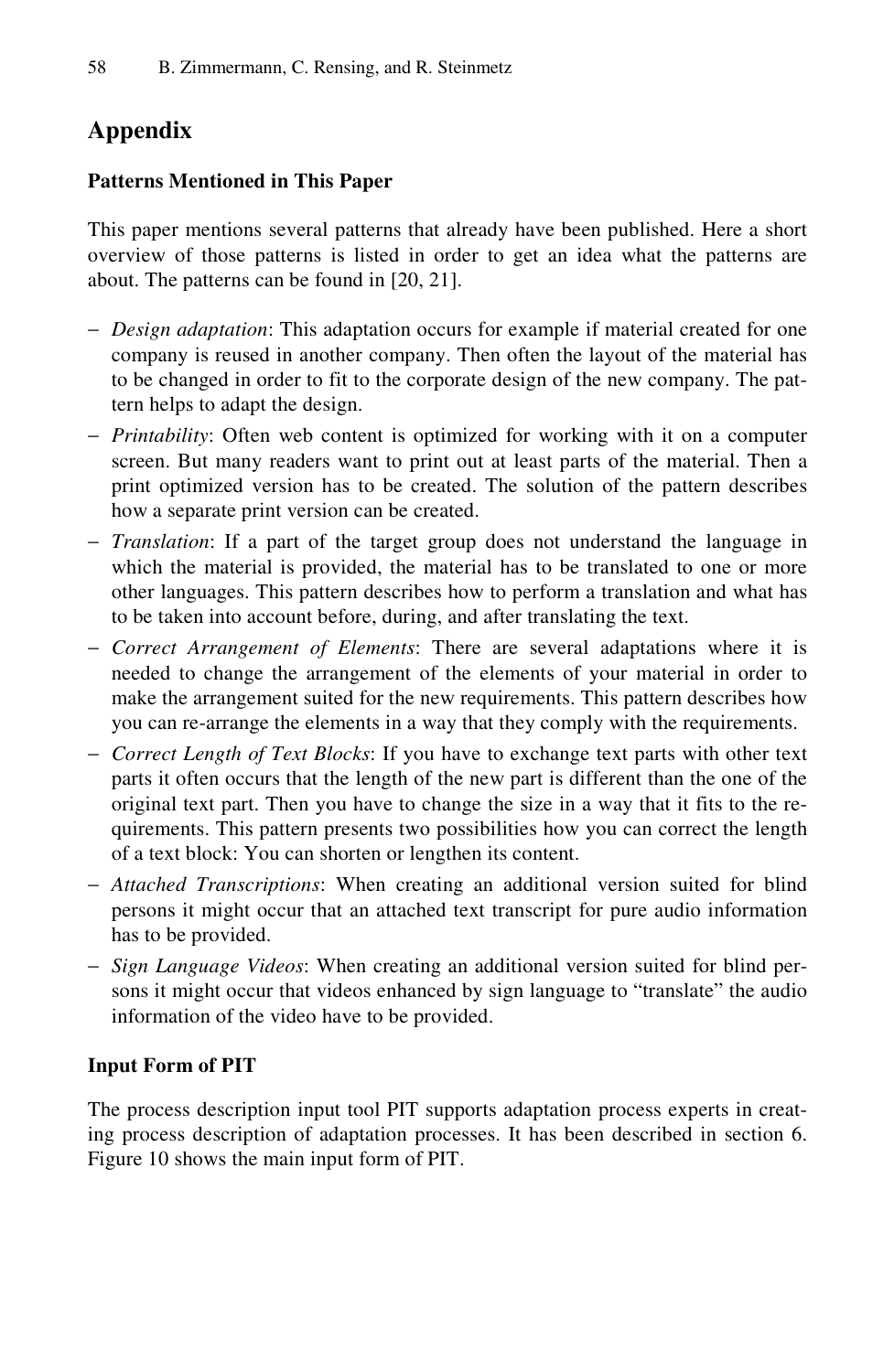| Name *-                                      | Please enter the name of the process you are describing. $\bullet$                                                                                                                                                                                                                                                                                                                                                                                                                                                                                                                      |                                                                                                                                                                                                                                                                                                                                                                                            |                 |
|----------------------------------------------|-----------------------------------------------------------------------------------------------------------------------------------------------------------------------------------------------------------------------------------------------------------------------------------------------------------------------------------------------------------------------------------------------------------------------------------------------------------------------------------------------------------------------------------------------------------------------------------------|--------------------------------------------------------------------------------------------------------------------------------------------------------------------------------------------------------------------------------------------------------------------------------------------------------------------------------------------------------------------------------------------|-----------------|
| Adaptation of (corporate) design             |                                                                                                                                                                                                                                                                                                                                                                                                                                                                                                                                                                                         |                                                                                                                                                                                                                                                                                                                                                                                            |                 |
| Intent                                       |                                                                                                                                                                                                                                                                                                                                                                                                                                                                                                                                                                                         |                                                                                                                                                                                                                                                                                                                                                                                            |                 |
|                                              | What is the main purpose of the process? (2)                                                                                                                                                                                                                                                                                                                                                                                                                                                                                                                                            |                                                                                                                                                                                                                                                                                                                                                                                            |                 |
|                                              | Adapt the design of materials to match incoming requirements.                                                                                                                                                                                                                                                                                                                                                                                                                                                                                                                           |                                                                                                                                                                                                                                                                                                                                                                                            |                 |
|                                              |                                                                                                                                                                                                                                                                                                                                                                                                                                                                                                                                                                                         |                                                                                                                                                                                                                                                                                                                                                                                            |                 |
| Context                                      | In which context does the process help? $\bigcirc$                                                                                                                                                                                                                                                                                                                                                                                                                                                                                                                                      |                                                                                                                                                                                                                                                                                                                                                                                            |                 |
|                                              | company and should be re-used in another company or if the style guide of a company changes.                                                                                                                                                                                                                                                                                                                                                                                                                                                                                            | As for many kinds of content the design is very important for E-Learning content. Therefore you should always take care of a<br>design matching all requirements. If there is a change in design requirements it is necessary to adapt the course to the new<br>requirements. There are several reasons for a change in the requirements, e.g. if a course was originally designed for one | ×               |
| Problem <sup>*</sup>                         |                                                                                                                                                                                                                                                                                                                                                                                                                                                                                                                                                                                         |                                                                                                                                                                                                                                                                                                                                                                                            |                 |
|                                              | Which problem is solved by the process? (a)                                                                                                                                                                                                                                                                                                                                                                                                                                                                                                                                             |                                                                                                                                                                                                                                                                                                                                                                                            |                 |
|                                              | to achieve a design that fits the new requirements?                                                                                                                                                                                                                                                                                                                                                                                                                                                                                                                                     | You want to adapt your course to changed requirements concerning the (corporate) design. What do you have to do in order                                                                                                                                                                                                                                                                   |                 |
| Example                                      |                                                                                                                                                                                                                                                                                                                                                                                                                                                                                                                                                                                         |                                                                                                                                                                                                                                                                                                                                                                                            |                 |
|                                              | Please enter an example where the process can be applied.                                                                                                                                                                                                                                                                                                                                                                                                                                                                                                                               | $\omega$                                                                                                                                                                                                                                                                                                                                                                                   |                 |
| Image for example:                           |                                                                                                                                                                                                                                                                                                                                                                                                                                                                                                                                                                                         |                                                                                                                                                                                                                                                                                                                                                                                            |                 |
|                                              |                                                                                                                                                                                                                                                                                                                                                                                                                                                                                                                                                                                         |                                                                                                                                                                                                                                                                                                                                                                                            |                 |
|                                              | design.png                                                                                                                                                                                                                                                                                                                                                                                                                                                                                                                                                                              |                                                                                                                                                                                                                                                                                                                                                                                            | Browse          |
| Explanation for example:                     |                                                                                                                                                                                                                                                                                                                                                                                                                                                                                                                                                                                         |                                                                                                                                                                                                                                                                                                                                                                                            |                 |
|                                              |                                                                                                                                                                                                                                                                                                                                                                                                                                                                                                                                                                                         | The example shows a course: First the original version, and then after adapting it to a changed corporate design.                                                                                                                                                                                                                                                                          |                 |
|                                              |                                                                                                                                                                                                                                                                                                                                                                                                                                                                                                                                                                                         |                                                                                                                                                                                                                                                                                                                                                                                            |                 |
|                                              |                                                                                                                                                                                                                                                                                                                                                                                                                                                                                                                                                                                         |                                                                                                                                                                                                                                                                                                                                                                                            |                 |
|                                              |                                                                                                                                                                                                                                                                                                                                                                                                                                                                                                                                                                                         |                                                                                                                                                                                                                                                                                                                                                                                            |                 |
|                                              | Which external forces have an influence on the process?                                                                                                                                                                                                                                                                                                                                                                                                                                                                                                                                 | $\omega$                                                                                                                                                                                                                                                                                                                                                                                   |                 |
| enter                                        | An influence                                                                                                                                                                                                                                                                                                                                                                                                                                                                                                                                                                            |                                                                                                                                                                                                                                                                                                                                                                                            | Add             |
|                                              |                                                                                                                                                                                                                                                                                                                                                                                                                                                                                                                                                                                         | E-Learning courses are normally designed by following a style guide. If this style guid<br>The design normally consists of many items, like logos, background images and colors<br>If a style template is used you can change this template (e.g. CSS for HTML or slide<br>If no style template is used you have to change the design by changing element by                               | Edit            |
|                                              |                                                                                                                                                                                                                                                                                                                                                                                                                                                                                                                                                                                         |                                                                                                                                                                                                                                                                                                                                                                                            | $\times$ Delete |
|                                              |                                                                                                                                                                                                                                                                                                                                                                                                                                                                                                                                                                                         |                                                                                                                                                                                                                                                                                                                                                                                            |                 |
|                                              | Please describe how to perform the process.                                                                                                                                                                                                                                                                                                                                                                                                                                                                                                                                             | ø                                                                                                                                                                                                                                                                                                                                                                                          |                 |
|                                              | A design adaptation starts by replacing graphical elements that do not meet the<br>requirements (e.g. logos). Therefore you decide for each graphical element if it is conform to<br>your requirements. If it is not you replace it by a conform element. If the new graphical elements<br>have a different size compared to the original ones it might be necessary to resize them.<br>Depending on the file format of the materials the way how you replace the elements is different.<br>E.g. in HTML you replace the target of the element's tag, whereas in DOC you delete the old |                                                                                                                                                                                                                                                                                                                                                                                            |                 |
| Forces <sup>*</sup><br>Solution <sup>*</sup> |                                                                                                                                                                                                                                                                                                                                                                                                                                                                                                                                                                                         |                                                                                                                                                                                                                                                                                                                                                                                            |                 |
|                                              | Steps needed to perform the solution: *<br>Caution: The steps are performed in the order given below!                                                                                                                                                                                                                                                                                                                                                                                                                                                                                   | $\bullet$                                                                                                                                                                                                                                                                                                                                                                                  |                 |
|                                              | Name                                                                                                                                                                                                                                                                                                                                                                                                                                                                                                                                                                                    | Execution<br>type                                                                                                                                                                                                                                                                                                                                                                          |                 |
|                                              | Replacing graphical elements                                                                                                                                                                                                                                                                                                                                                                                                                                                                                                                                                            | is optional                                                                                                                                                                                                                                                                                                                                                                                | Add             |
|                                              | Deleting graphical elements                                                                                                                                                                                                                                                                                                                                                                                                                                                                                                                                                             | is optional                                                                                                                                                                                                                                                                                                                                                                                |                 |
|                                              | Add additional graphical elements<br>Performing changes according to style gu                                                                                                                                                                                                                                                                                                                                                                                                                                                                                                           | is optional<br>is optional                                                                                                                                                                                                                                                                                                                                                                 | Edit            |

**Fig. 10.** Part of PIT's input form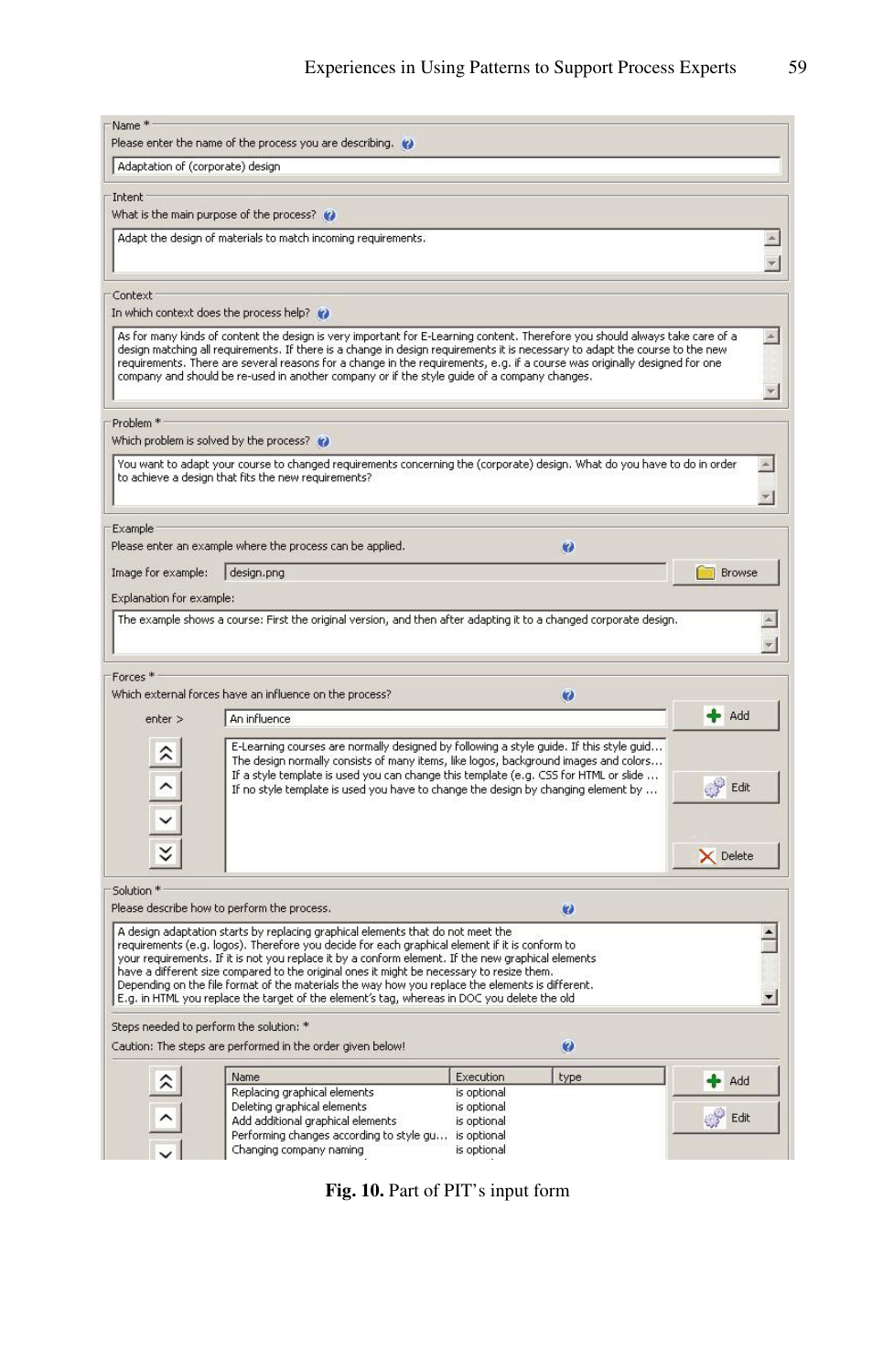#### **XML Files Generated by PIT**

PIT stores the process description given by the process experts in XML format (compare section 5). The following listing shows the DTD of the XML files containing the process information.

```
<!ELEMENT pattern (intent?, context?, problem, 
example_illustration?, example_explanation?, forces, 
solution, process_steps, known_uses*, consequences, 
related-patterns> 
<!ATTLIST pattern patternID ID #REQUIRED 
confidence CDATA #IMPLIED 
name CDATA #REQUIRED > 
<!ELEMENT intent (#PCDATA)> 
<!ELEMENT context (#PCDATA)> 
<!ELEMENT problem (#PCDATA)> 
<!ELEMENT example_illustration (#PCDATA)> 
<!ELEMENT example_explanation (#PCDATA)> 
<!ELEMENT forces (force*)> 
<!ELEMENT force EMPTY> 
<!ATTLIST force name CDATA #REQUIRED> 
<!ELEMENT solution (#PCDATA)> 
<!ELEMENT Process_steps (Process_step+)> 
<!ELEMENT Process_step EMPTY> 
<!ATTLIST Process_step 
name Name #REQUIRED 
mandatory (true | false) "true"> 
<!ELEMENT known_uses (#PCDATA)> 
<!ELEMENT consequences 
(positive_consequence+, negative_consequence*)> 
<!ELEMENT positive_consequence EMPTY> 
<!ATTLIST positive_consequence name CDATA #REQUIRED> 
<!ELEMENT negative_consequence EMPTY> 
<!ATTLIST negative_consequence name CDATA #REQUIRED> 
<!ELEMENT related_patterns (related_pattern*)> 
<!ELEMENT Related_patterns (Related_pattern*)> 
<!ELEMENT Related_pattern EMPTY> 
<!ATTLIST Related_pattern 
name CDATA #REQUIRED 
patternID ID #REQUIRED 
            type CDATA #REQUIRED
```
>

#### **Listing 1.** Pattern file DTD

The information about the process flow is stored as a process graph. The following listing shows a part of such a process graph stored in XML (compare section 6.1). You can see a process identified via its ID. All process steps needed to perform the process are listed in the "requires" section of the process. For each process step it is noted if the step has to be performed (mandatory="true") or not (mandatory="false").